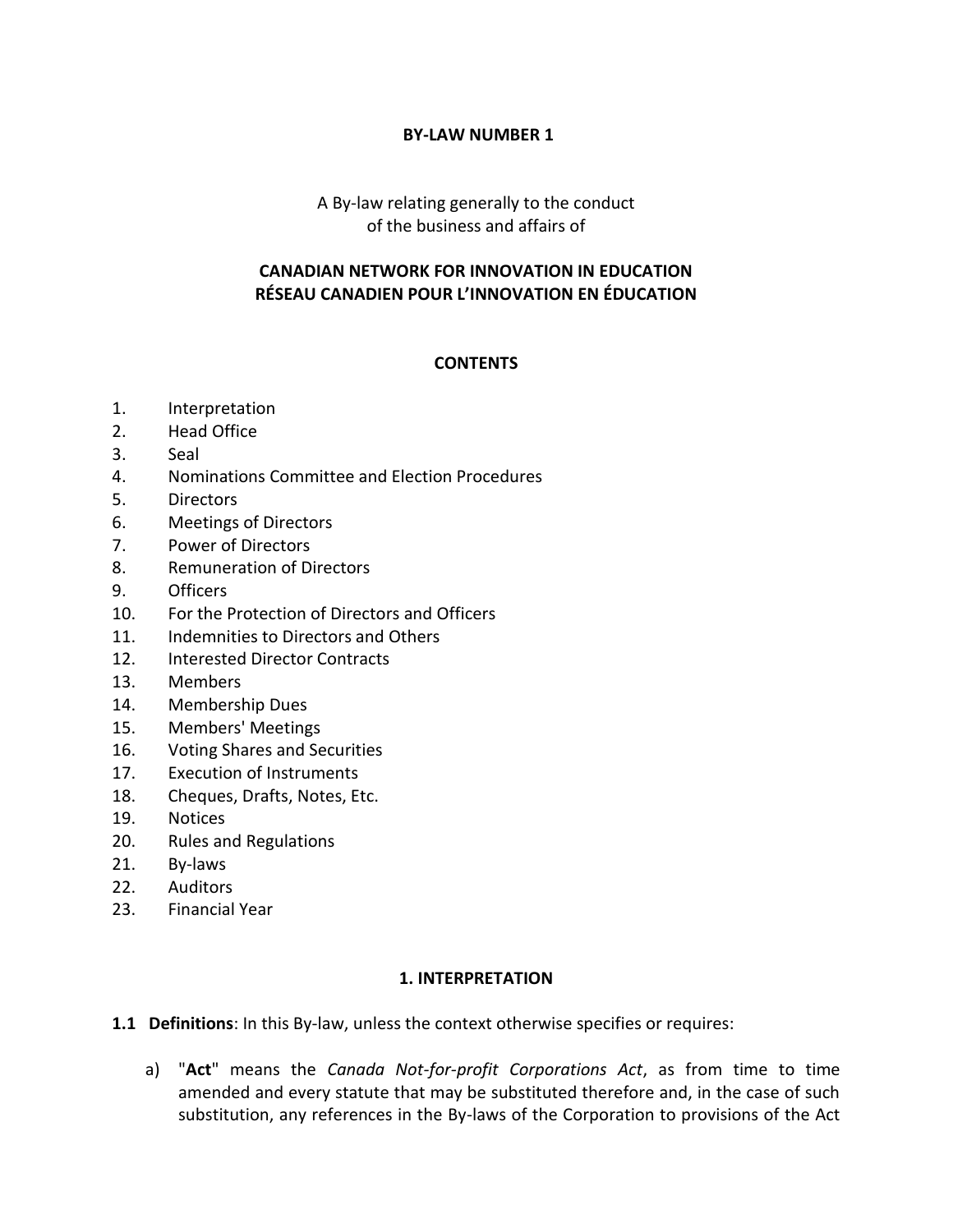shall be read as references to the substituted provisions therefore in the new statute or statutes:

- b) "Articles" means the Articles of Continuance and any Articles of Amendment of the Corporation;
- c) "**By-laws**" means any By-law of the Corporation from time to time in force and effect;
- d) "**Board of Directors**" means the Executive Officers who are elected by Members of the Corporation as well as any other Directors who have been elected as Directors of the Corporation,
- e) "**Corporation**" means Canadian Network for Innovation in Education/ Réseau canadien pour l'innovation en éducation, a federal non-share capital Corporation incorporated under the Act;

"**Directors"** means the directors who have been elected as directors of Corporation by the Members of the Corporation pursuant to the provisions of these By-laws.

- g) "**Executive Officers"** means the President, the Vice-President, the Past-President(s) and the Secretary-Treasurer, who are elected by the Members as directors of the Corporation during each such person's term of office as the President, Vice-President, Past President(s) or Secretary-Treasurer of the Corporation;
- h) **"Mail"** means paper mail deposited in a post office or public letter box in a postage paid envelope;
- i) "**Regulations**" means the regulations made under the Act as from time to time amended and every regulation that may be substituted therefore and, in the case of such substitution, any references in the By-laws of the Corporation to provisions of the regulations shall be read as references to the substituted provisions therefore in the new regulations;

1.2 **Interpretation**: This By-law shall, unless the context otherwise require, be construed and interpreted in accordance with the following:

- a) all terms contained and which are defined in the Act, or the Regulations shall have the meanings given to such terms in the Act or such Regulations;
- b) words importing the singular number only shall include the plural and vice versa; and the word "person" shall include individuals, bodies corporate, corporations, companies, partnerships, syndicates, trusts and any number or aggregate of persons; and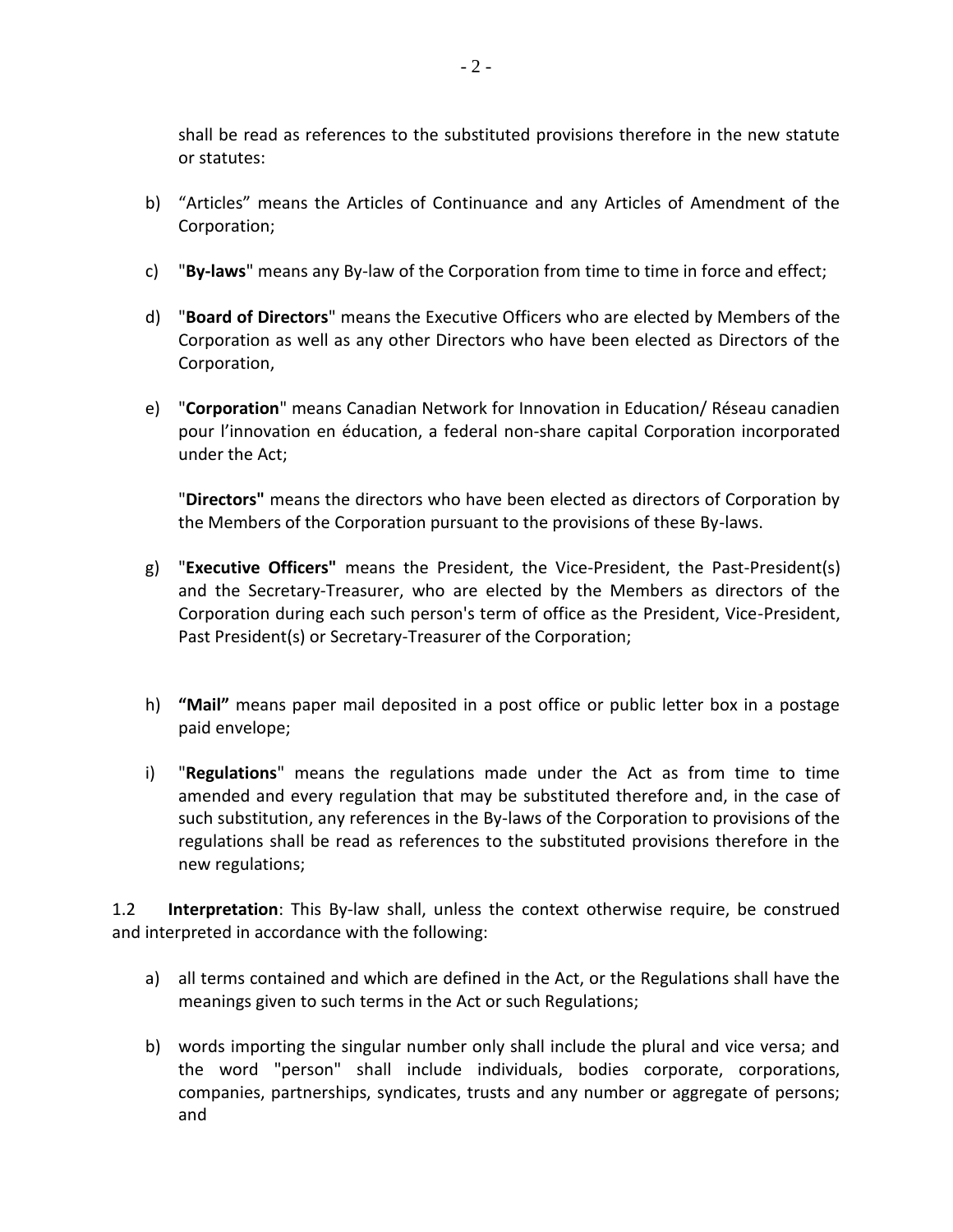- c) the headings used in the By-laws are inserted for reference purposes only and are not to be considered or taken into account in construing the terms or provisions thereof or to be deemed in any way to clarify, modify or explain the effect of any such terms or provisions;
- d) the Corporation's official languages shall be English and French;
- e) a member shall be entitled to communicate with the Corporation in the official language of their preference;
- f) official documents of the Corporation, including the by-laws and procedures manual and the Web site, may be published in both official languages;
- g) other documents, including minutes and agendas shall be made available in the language submitted and may be translated into the other official language at the request of any director or member;
- h) should there be a difference of interpretation or meaning between the English and French versions of a document published by the Corporation, the interpretation governing the language of origin of the document shall govern,
- i) any document published by the Corporation shall clearly indicate the language of origin in brackets immediately after its title; and
- j) all translations of documents published by the Corporation, shall be clearly identified at the top of the documents as a "Translation".

### **2. HEAD OFFICE**

2.1 **Head Office**: The head office of the Corporation shall be in the City of Ottawa in the Province of Ontario.

### **3. SEAL**

3.1 **Seal**: The seal of the Corporation shall be such as the Board of Directors may by resolution from time to time approve.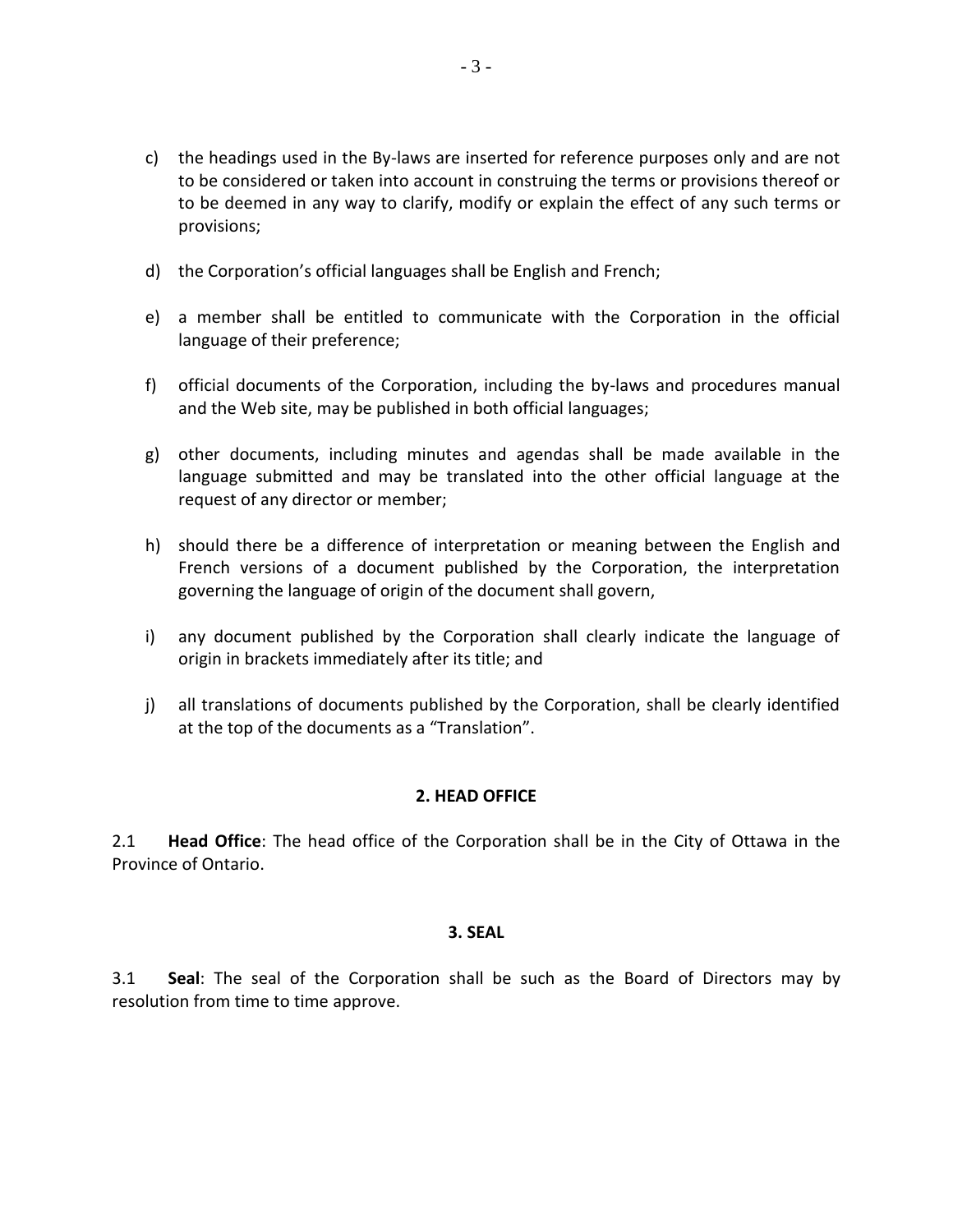#### **4. NOMINATIONS COMMITTEE AND ELECTION PROCEDURES**

4.1 **Nominations Committee**: The Board of Directors shall establish a nominations committee which, among other things, shall be responsible for obtaining nominations and supervising the election of the Executive Officers and directors. The nominations committee shall exercise such powers as are authorized by the Board of Directors. The nominations committee shall be composed of the Past-President, who shall be Chair of the nominations committee, and two or more members in good standing who shall be appointed by the Board of Directors. Reasonable notice of meetings of the nominations committee shall be given in the manner provided in paragraph 19.1. Subject to the Act, the provisions of paragraphs 6.1 and 6.2 hereof, shall apply to the nominations committee. A quorum at any meeting of the nominations committee shall be a majority of its members including the Past-President. Subject to the Bylaws and any resolution of the Board of Directors, the nominations committee may otherwise meet for the transaction of business, adjourn and otherwise regulate its meetings as it sees fit and may from time to time adopt, amend or repeal rules or procedures in this regard. Appointed nominations committee members shall be subject to removal by resolution of the Board of Directors of the Corporation. Nominations committee members shall receive no remuneration for serving as such, but are entitled to reasonable expenses incurred in the exercise of their duty in accordance with the reimbursement policies of the Corporation.

4.2 Nomination Procedure: Three members of the Corporation in good standing may submit, to the nominations committee, a nomination for a specific elected position on the Board of Directors or a nomination for the election of an Executive Officer, when applicable. A nomination package must be forwarded to the Chair of the Nominations Committee at least thirty-six (36) days prior to a scheduled Annual General Meeting of members at which an election of directors or Executive Officers is required. This package must include:

- a) a nomination form, signed by the three members, indicating the name of the nominee and the position to which they aspire,
- b) the nominee's written declaration of interest and availability to serve if elected, and
- c) a brief biographical sketch of the nominee.
- **4.3 Election Procedures**: In accordance with the Act, Directors and Executive Officers shall be elected by the Members by ordinary resolution at the Annual General Meeting of members. Each member in good standing is authorized to cast only one vote. Members in attendance at the meeting shall vote by show of hands. If a member is unable to attend the meeting, they may vote by mail in ballot. The election procedure is as follows: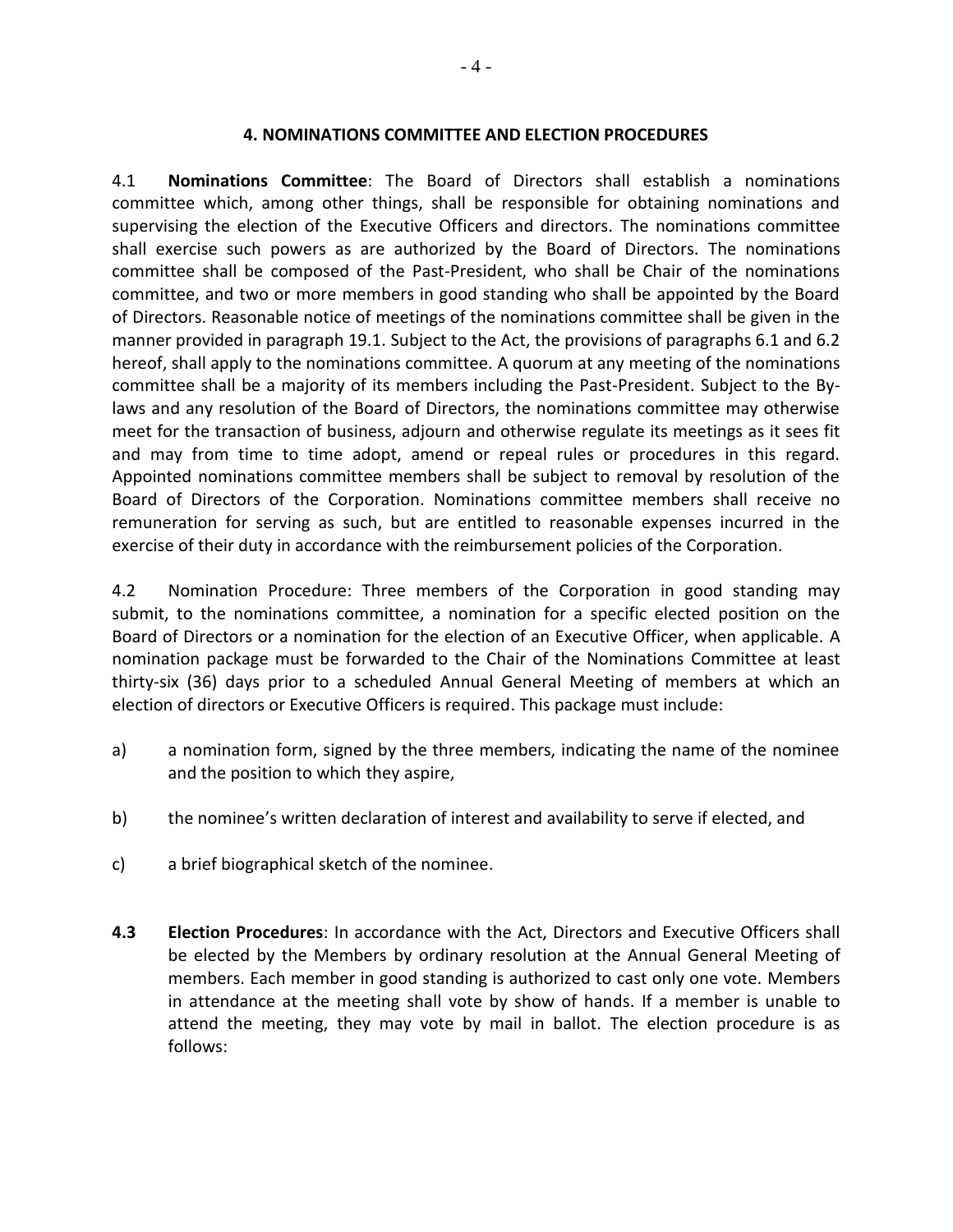- a) Not later than fifteen (15) days following the deadline for nominations, the Chair shall send an official ballot with biographical sketches of each nominee to each member in good standing;
- b) Twenty-one (21) days after sending the ballot, the nominations committee Chair shall close the absentee voting and tabulate the returns;
- c) At the Annual General Meeting of members, the Members in attendance shall vote by show of hands and the Chair shall report to the Board of Directors on the absentee voting election results. All votes cast, including in person at the meeting and mail in ballots, shall be tabulated to determine the election results.

The new Board of Directors and elected officers shall assume their responsibilities upon conclusion of the Annual General Meeting.

### **5. DIRECTORS**

5.1 **Duties and Number**: The affairs of the Corporation shall be managed by a Board of Directors who may be known and referred to as directors, trustees or governors and who may exercise all such powers and do all such acts and things as may be exercised or done by the Corporation that are not by the By-law or by statute expressly directed or required to be done in some other manner. There shall be a minimum of nine (9) directors and a maximum of twelve (12) directors, all of whom shall be elected by the members of the Corporation in good standing pursuant to the provisions of paragraph 4.3. When possible, the Corporation aims to ensure representation of the following stakeholder groups on the board:

- i) education/training technology specialists,
- ii) distance/open learning professionals,
- iii) media producers and distributors,
- iv) policy makers and/or administrators,
- v) researchers,
- vi) indigenous educators and/or indigenous education specialists;

The Board of Directors shall, where possible, ensure gender, linguistic, and educational sector (i.e., K-12 and post-secondary) representation in the first instance; and regional and sector (i.e., Industry and Government) in the second instance.

5.2 **Term of Office**: The term of office of each Executive Officer shall be equivalent to the term during which each such director holds the office of President, Vice-President, Past-President or Secretary-Treasurer as the case may be.

The term of office for all other elected or re-elected Directors shall be two years from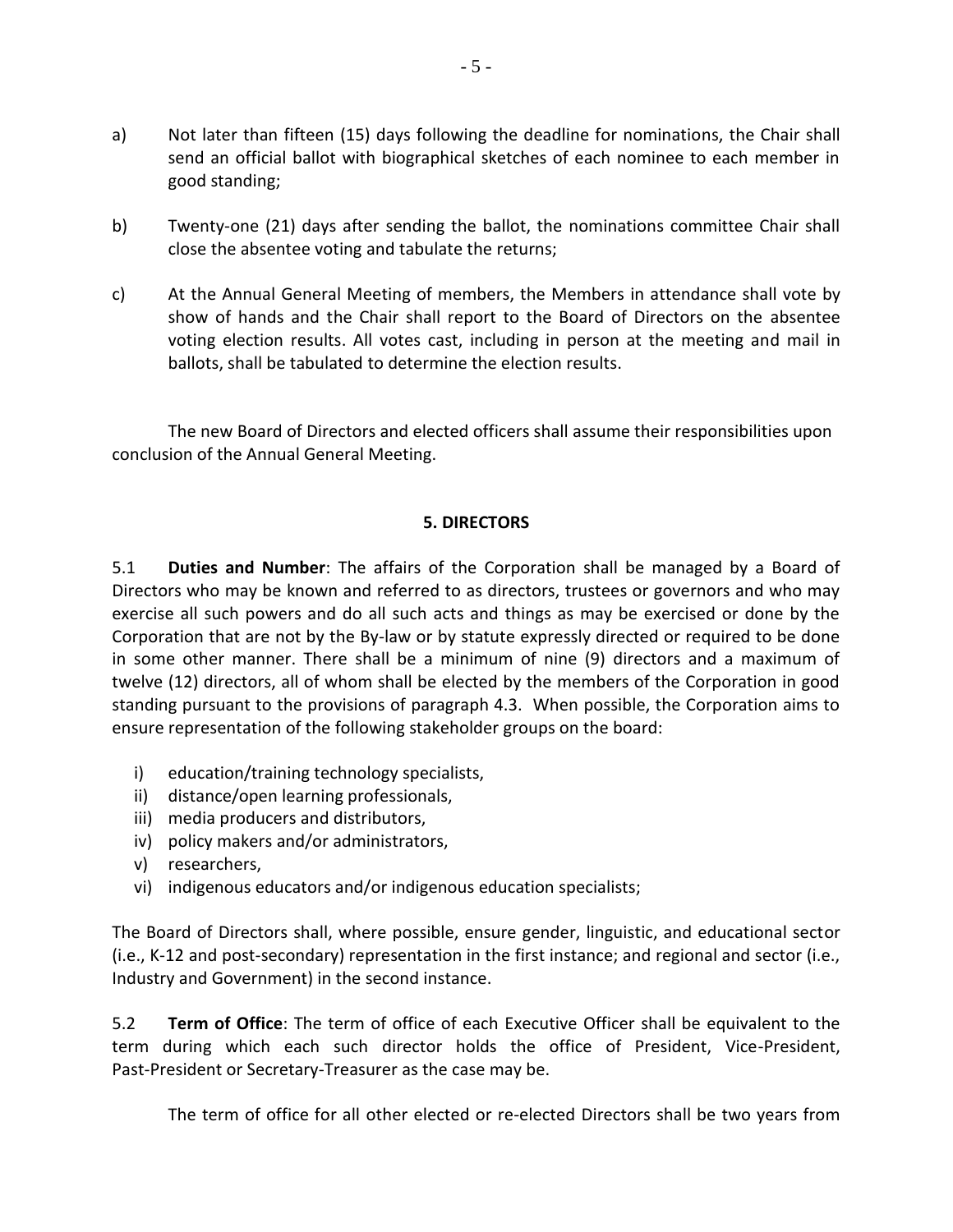the date of the meeting at which their election was announced.

Directors may be elected to serve one additional consecutive or partial term. They shall not be eligible for re-election as a director until one year after the expiration of their second term except in exceptional circumstances, including but not limited to the lack of a replacement, and only if the Board of Directors determines that it is in the best interests of the Corporation to allow such director to stand for election and to serve for an additional consecutive term.

5.3 **Qualifications**: Every director shall be eighteen (18) or more years of age with power under law to contract and shall be a member of the Corporation, or shall become a member of the Corporation within ten (10) days after election or appointment as a director.

Where possible the Board of Directors shall reflect regional and sector representation and both gender and linguistic balance.

### 5.4 **Removal of Directors**:

Subject to the provisions of this By-law, Directors shall be eligible for re-election; provided always that the members of the Corporation may, by resolution passed by a simple majority of the votes cast at a special meeting of which notice specifying the intention to pass such resolution has been given, remove any Director before the expiration of that director's term of office and may, by a majority of the votes cast at the meeting, elect any person, representing the same professional group, in the removed director's stead for the remainder of the removed director's term.

- 5.5 **Vacation of Office**: The office of a director shall *ipso facto* be vacated if the director:
	- a) does not within ten (10) days after election or appointment as a director become a member of the Corporation, ceases to be a member or ceases to be a member in good standing;
	- b) becomes bankrupt or suspends payment of debts generally or compounds with creditors or makes an authorized assignment or is declared insolvent;
	- c) is found to be a mentally incompetent person or becomes of unsound mind;
	- d) if by notice in writing to the Corporation resigns office, which resignation shall be effective at the time it is received by the Secretary-Treasurer of the Corporation or at the time specified in the notice, whichever is later;
	- e) dies; or
	- f) is removed from office in accordance with paragraph 5.4.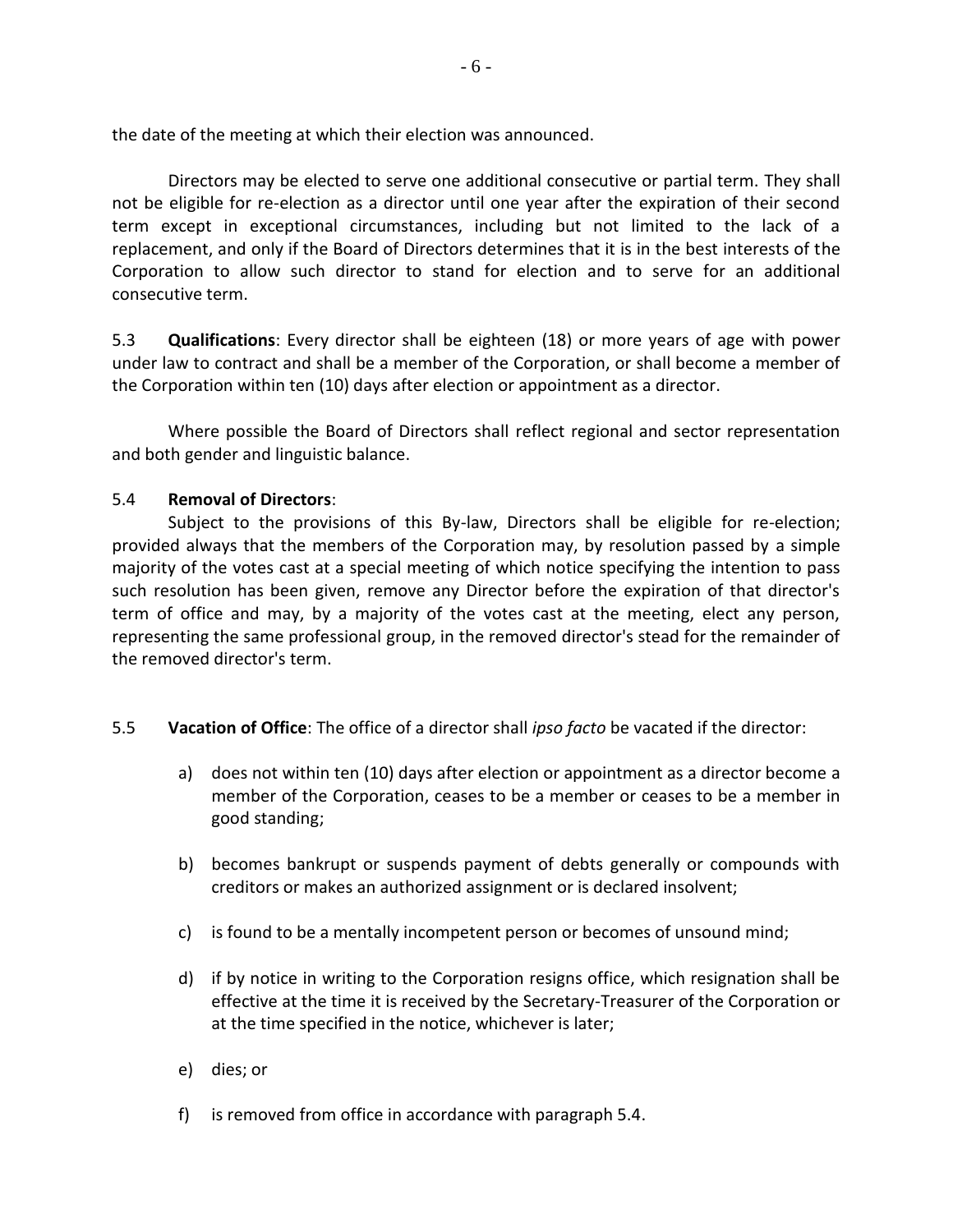5.6 **Filling Vacancies**: Subject to the provisions of paragraph 5.4, if a Director ceases to be a director pursuant to the provisions of paragraph 5.5, such vacancy may be filled for the remainder of the term by the directors then in office, if they shall see fit to do so, so long as there is a quorum of directors in office, otherwise, the vacancy shall be filled in accordance with the provisions of paragraph 4.3.

5.7 **Executive Committee**: The Board of Directors shall establish an executive committee which, among other things, shall be responsible for leading the activities of the Board of Directors and developing a renewable business plan. The executive committee shall exercise such powers as are authorized by the Board of Directors. The executive committee shall be composed of the Executive Officers. Reasonable notice of meetings of the executive committee shall be given in the manner provided in paragraph 19.1. Subject to the Act, the provisions of paragraphs 6.1 and 6.2 hereof, shall apply to the executive committee. A quorum at any meeting of the executive committee shall be a majority. Subject to the By-laws and any resolution of the Board of Directors, the executive committee may otherwise meet for the transaction of business, adjourn and otherwise regulate its meetings as it sees fit and may from time to time adopt, amend or repeal rules or procedures in this regard.

Executive committee members shall cease to be members of the executive committee if such member ceases to be an Executive Officer. Executive committee members shall receive no remuneration for serving as such, but are entitled to reasonable expenses incurred in the exercise of their duty in accordance with the reimbursement policies of the Corporation.

## **6. MEETING OF DIRECTORS**

6.1 **Place of Meeting**: Meetings of the Board of Directors may be held at any place within or outside Canada.

6.2 **Notice**: A meeting of directors may be convened by the President, Vice-President or any two (2) directors at any time and the Secretary-Treasurer, when directed or authorized by any of such officers or any two (2) directors, shall convene a meeting of directors. Unless sent by Mail, forty-eight (48) hours' notice of such meeting shall be given to each director. Notice of any meeting that is provided electronically shall be served in the manner specified in paragraph 19.1, not less than forty-eight (48) hours before the meeting is to take place. Notice of any such meeting that is sent by Mail shall be served in the manner specified in paragraph 19.1 of this By-law, not less than fourteen (14) days (exclusive of the day on which the notice is delivered or sent but inclusive of the day for which notice is given) before the meeting is to take place; provided always that a director may in any manner and at any time waive notice of a meeting of directors and attendance of a director at a meeting of directors shall constitute a waiver of notice of the meeting except where a director attends a meeting for the express purpose of objecting to the transaction of any business on the grounds that the meeting is not lawfully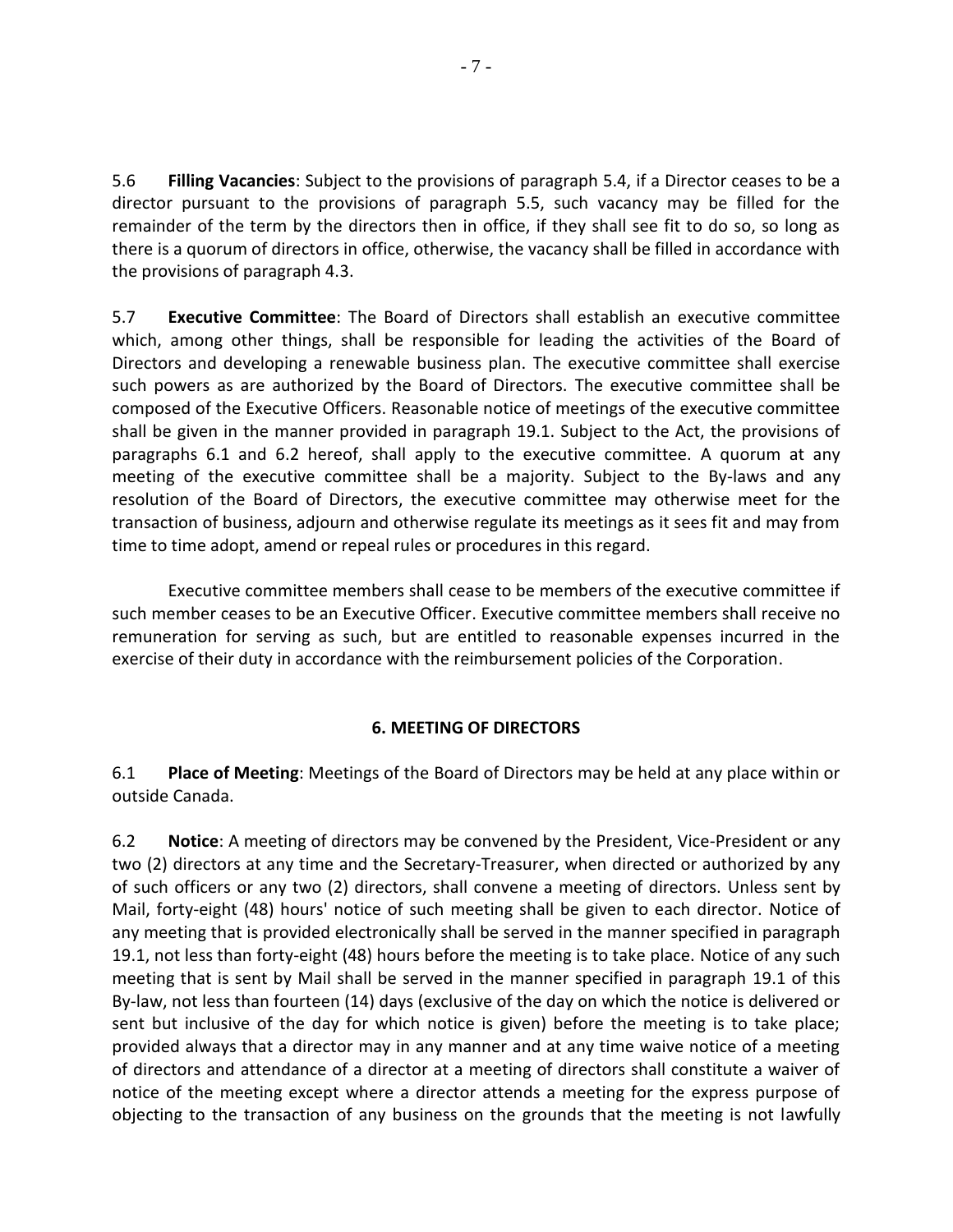called; provided further that meetings of directors may be held at any time without notice if all the directors are present (except where a director attends a meeting for the express purpose of objecting to the transaction of any business on the grounds that the meeting is not lawfully called) or if all of the absent directors waive notice before or after the date of such meeting.

6.3 **Error or Omission in Giving Notice**: No error or accidental omission in giving notice of any meeting of directors shall invalidate such meeting or make void any resolution passed or any proceeding taken at such meeting.

6.4 **Adjournment**: Any meeting of directors may be adjourned from time to time by the chairperson of the meeting, with the consent of the meeting, to a fixed time and place. Notice of any adjourned meeting of directors is not required to be given if the time and place of the adjourned meeting is announced at the original meeting. Any adjourned meeting shall be duly constituted if held in accordance with the terms of the adjournment and a quorum is present thereat.

The directors who formed a quorum at the original meeting are not required to form the quorum at the adjourned meeting. If there is no quorum present at the adjourned meeting, the original meeting shall be deemed to have terminated forthwith after its adjournment. Any business may be brought before or dealt with at any adjourned meeting which might have been brought before or dealt with at the original meeting in accordance with the notice calling the same.

6.5 **Regular Meetings**: The Board of Directors shall try to meet in person at least once annually. Additional meetings of the Board of Directors may be held in person, by teleconference or by other electronic means. The Board of Directors may appoint a day or days in any month or months for regular meetings of the Board of Directors at a place or hour to be named by the Board of Directors and a communication fixing the place and time of regular meetings of the Board of Directors shall be sent to each director but no other notice shall be required for any such regular meetings.

6.6 **Quorum**: A majority of the directors, which majority must include either the President or the Vice-President, shall form a quorum for the transaction of business and, notwithstanding any vacancy among the directors, a quorum of directors may exercise all the powers of directors.

6.7 **Voting**: Unless the Act otherwise provides, decisions shall be by consensus or failing consensus, by vote. Consensus shall be deemed to have been reached if, when asked by the Chair of the meeting whether there are any objections to the proposed motion, none of the directors declare that they object to the proposed motion. For decisions by vote, each director is authorized to exercise one (1) vote. Questions arising at any meeting of directors shall be decided by a majority of votes. In case of an equality of votes, the chairperson of the meeting shall have a second or casting vote in addition to an original vote.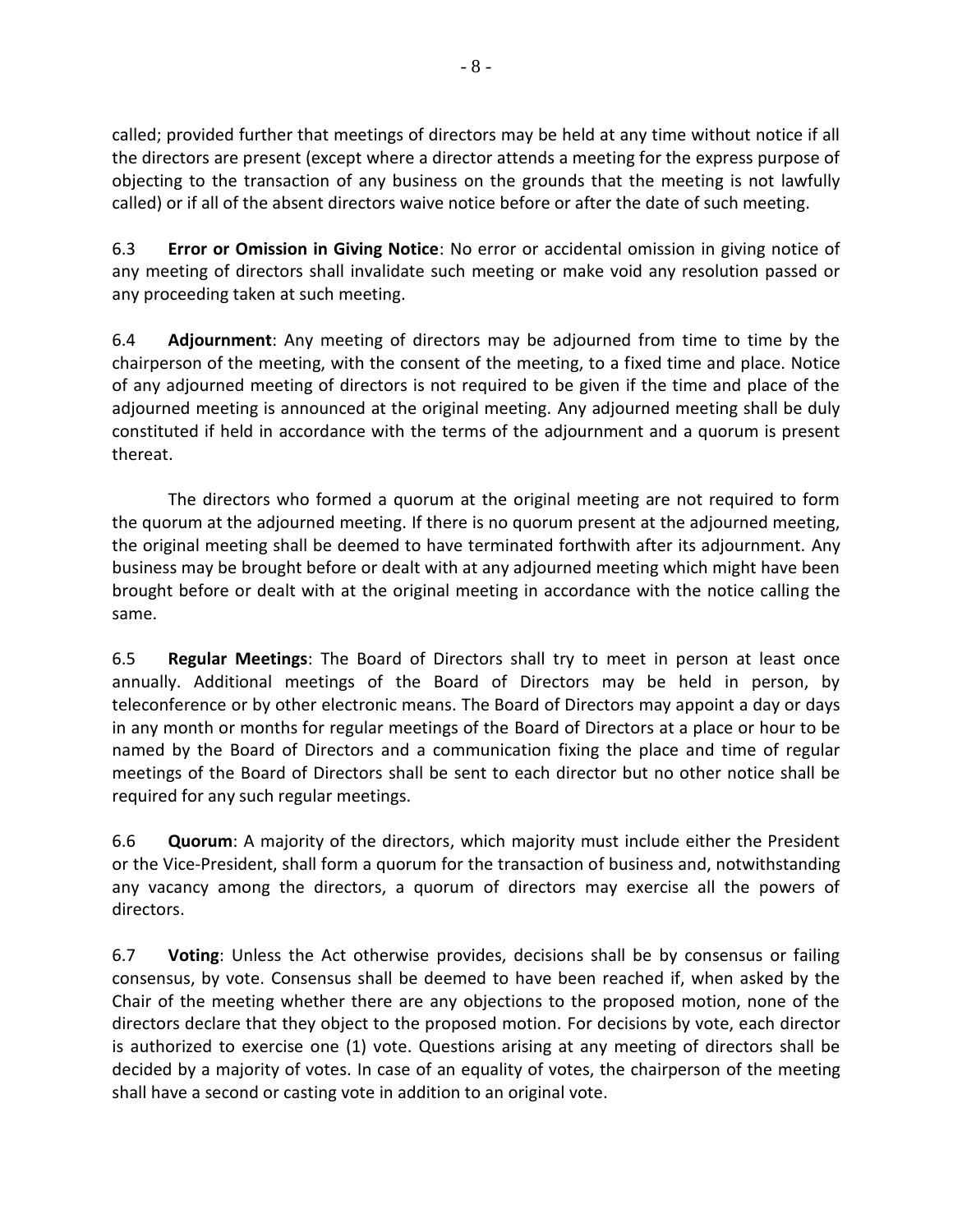6.8 **Detailed Voting Ballot**: Where a director is unable to participate at a meeting of the directors of the Corporation then, subject to this By-law, the director may have their vote recorded for the purposes of the meeting by means of a detailed voting ballot. The detailed voting ballot shall be provided by the Secretary-Treasurer to any director who indicates their inability to attend a meeting of directors in person or by teleconference. The completed and signed voting ballot must be returned by the absent director to the Secretary-Treasurer and to another director of the Corporation who will be attending the meeting of directors prior to the commencement of the meeting at which the absent director's vote is to be counted. The voting ballot must contain sufficient detail concerning matters to be raised at the meeting to allow a director who is unable to attend the meeting the opportunity to make a reasoned judgment on the matters contained therein. A director's vote by ballot will only be counted if the motion on the floor of the meeting is identical to that contained in the mail ballot. The deposit of a ballot with the Secretary-Treasurer and a director of the Corporation will not constitute that director present for the purposes of establishing a quorum at any meeting of directors.

6.9 **Telephone Participation**: The directors of the Corporation may meet by teleconference provided that either a majority of the directors consents to meeting by teleconference or meetings by teleconference have been approved by resolution passed by the Board of Directors at a meeting of the directors of the Corporation.

6.10 **Meetings by Other Electronic Means**: The directors of the Corporation may meet by other electronic means that permits each director to communicate adequately with each other, provided that:

- a) the Board of Directors of the Corporation has passed a resolution addressing the mechanics of holding such a meeting and dealing specifically with how security issues should be handled, the procedure for establishing quorum and recording votes;
- b) each director has equal access to the specific means of communication to be used; and
- c) each director has consented in advance to meeting by electronic means using the specific means of communication proposed for the meeting.

# **7. POWER OF DIRECTORS**

7.1 **Administer Affairs**: The directors of the Corporation may administer the affairs of the Corporation in all things and make or cause to be made for the Corporation, in its name, any kind of contract which the Corporation may lawfully enter into and, save as hereinafter provided, generally, may exercise all such other powers and do all such other acts and things as the Corporation is by its Articles or otherwise authorized to exercise and do.

7.2 **Expenditures**: The directors shall have power to authorize expenditures on behalf of the Corporation from time to time and may delegate by resolution to an officer or officers of the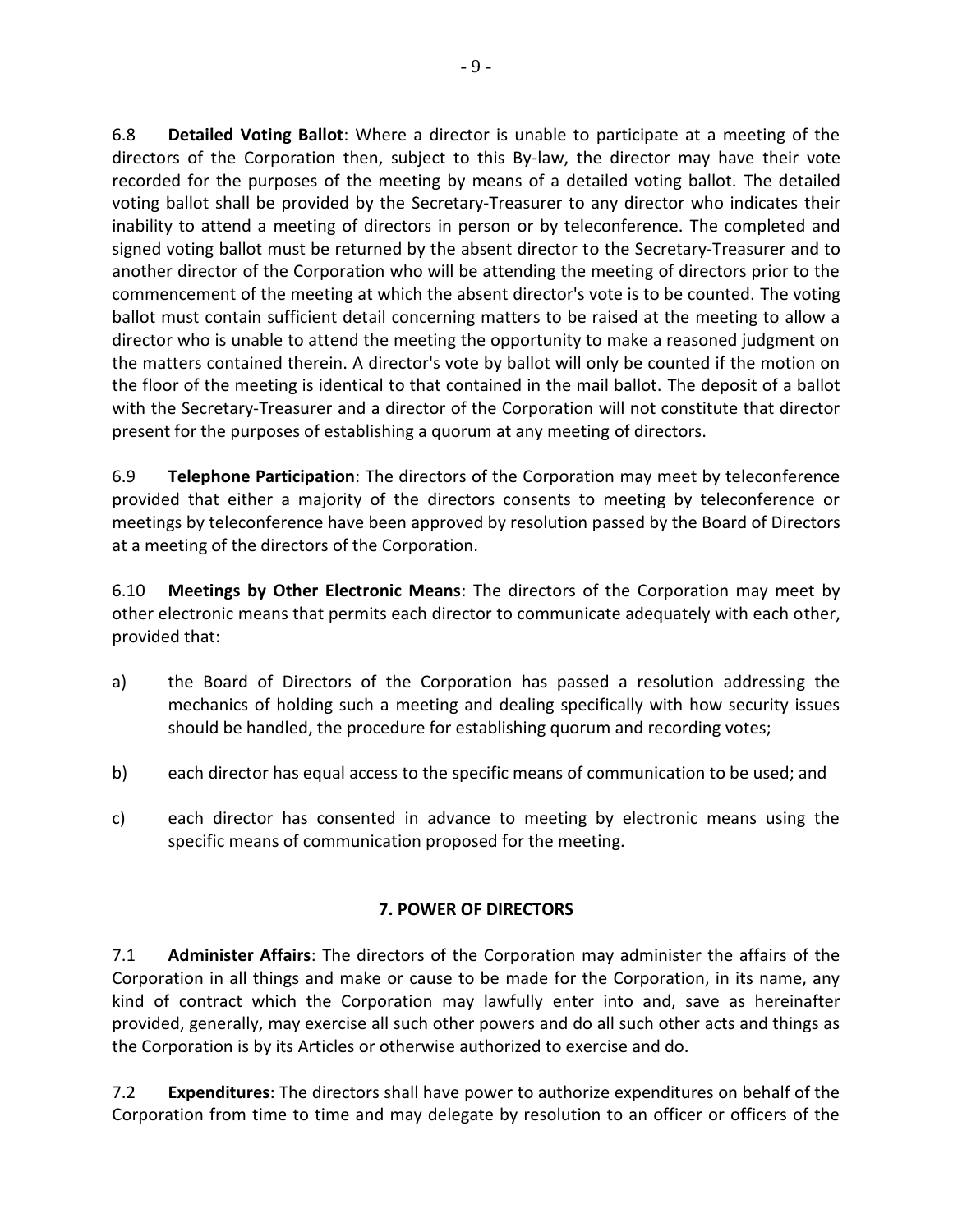Corporation the right to employ and pay salaries to employees. The directors shall have the power to make expenditures for the purpose of furthering the objects of the Corporation. The directors shall have the power to enter into a trust arrangement with a trust company for the purpose of creating a trust fund in which the capital and interest may be made available for the benefit of promoting the interest of the Corporation in accordance with such terms as the Board of Directors may prescribe.

- 7.3 **Borrowing Power**: The directors of the Corporation may from time to time:
- a) borrow money on the credit of the Corporation;
- b) limit or increase the amount to be borrowed;
- c) issue, sell or pledge debt obligations (including bonds, debentures, debenture stock, notes or other like liabilities whether secured or unsecured) of the Corporation;
- d) charge, mortgage, hypothecate or pledge all or any currently owned or subsequently acquired real or personal, movable or immovable property of the Corporation, including book debts, rights, powers and undertakings, to secure any debt obligations or any money borrowed, or other debt or liability of the Corporation; and
- e) delegate the powers conferred on the directors under this paragraph to such officer or officers of the Corporation and to such extent and in such manner as the directors shall determine.

The powers hereby conferred shall be deemed to be in supplement of and not in substitution for any powers to borrow money for the purposes of the Corporation possessed by its directors or officers independently of this By-law.

7.4 **Fund Raising**: The Board of Directors shall take such steps as they may deem requisite to enable the Corporation to acquire, accept, solicit or receive legacies, gifts, grants, settlements, bequests, endowments and donations of any kind whatsoever for the purpose of furthering the objects of the Corporation.

7.5 **Agents and Employees**: The Board of Directors may appoint such agents and engage such employees and may delegate this function to an officer or officers of the Corporation as it shall deem necessary from time to time and such persons shall have such authority and shall perform such duties as shall be prescribed at the time of such appointment.

7.6 **Remuneration of Agents and Employees**: The remuneration of agents and employees shall, subject to the other provisions of this By-law, be fixed by the Board of Directors by resolution provided that the Board of Directors may delegate this function to an officer or officers of the Corporation.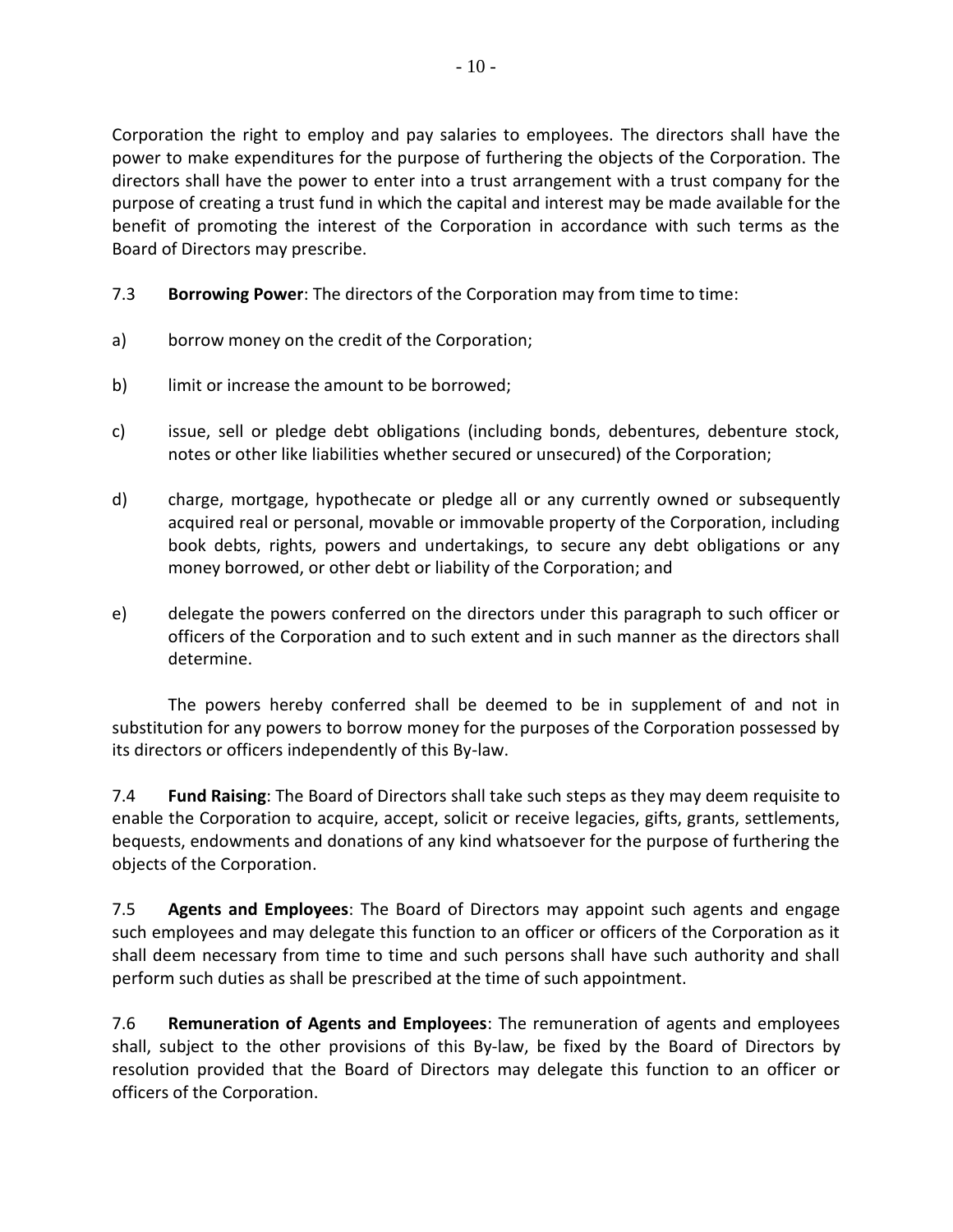7.7 **Other Committees**: The Board of Directors may from time to time appoint any other committee or committees, as it deems necessary or appropriate for such purposes and with such powers as the Board of Directors shall see fit. The Chair of each such committee shall be as determined by the Board of Directors. Committee Chairs and members may be appointed from among the Board of Directors or from among the general membership of the Corporation. The President shall sit as an ex officio member of all committees of the Corporation. Any such committee may formulate its own rules and procedures, subject to such regulations or directions as the Board of Directors may from time to time make. Committee members shall receive no remuneration for serving as such, but are entitled to reasonable expenses incurred in the exercise of their duty in accordance with the reimbursement policies of the Corporation.

7.8 **Special Interest Groups**: The Board of Directors may, from time to time, establish a Special Interest Group whenever the Board of Directors is petitioned and may allocate resources at its discretion. A Special Interest Group may be dissolved by a majority vote of the Board of Directors when the Special Interest Group votes to recommend dissolution or upon good and sufficient reason. A member (or members) of the Board of Directors shall be appointed to act as liaison with Special Interest Groups in order to guide the development of the new Special Interest Group and promote the growth of existing Special Interest Groups. The Board of Directors shall annually review the activities of each Special Interest Group and shall at all times have the right to prohibit any activity not consistent with the Corporation's Constitution and By-laws.

7.9 **Affiliated Professional Organizations**: With the approval of the Board of Directors, any active professional organization whose interests and purpose are similar to those of the Corporation, and whose constitution and by-laws are consistent with the Constitution and By-laws of the Corporation may, on request, become affiliated with the Corporation to work together more effectively to achieve their common goals. Each affiliated professional organization shall report annually to the Board of Directors on activities, such as the nature and extent of its program and any changes in its organization and purposes. The Board of Directors shall determine what rights and obligations may be negotiated with each affiliate. The Board of Directors may sever the Corporation's affiliation with any professional organization when that affiliation is no longer in the best interests of the Corporation. It is incumbent upon the Board of Directors to serve notice of intent to sever an affiliation in accordance with the terms of reference that were established between the Corporation and the professional organization. The Board of Directors may likewise vote to seek affiliation with any professional organization meeting the criteria expressed above.

## **8. REMUNERATION OF DIRECTORS**

8.1 **Remuneration of Directors**: The directors shall serve without remuneration and directors shall not directly or indirectly receive any profit from their positions as such; provided that directors are entitled to reasonable expenses incurred in the exercise of their duty in accordance with the reimbursement policies of the Corporation. Nothing herein contained shall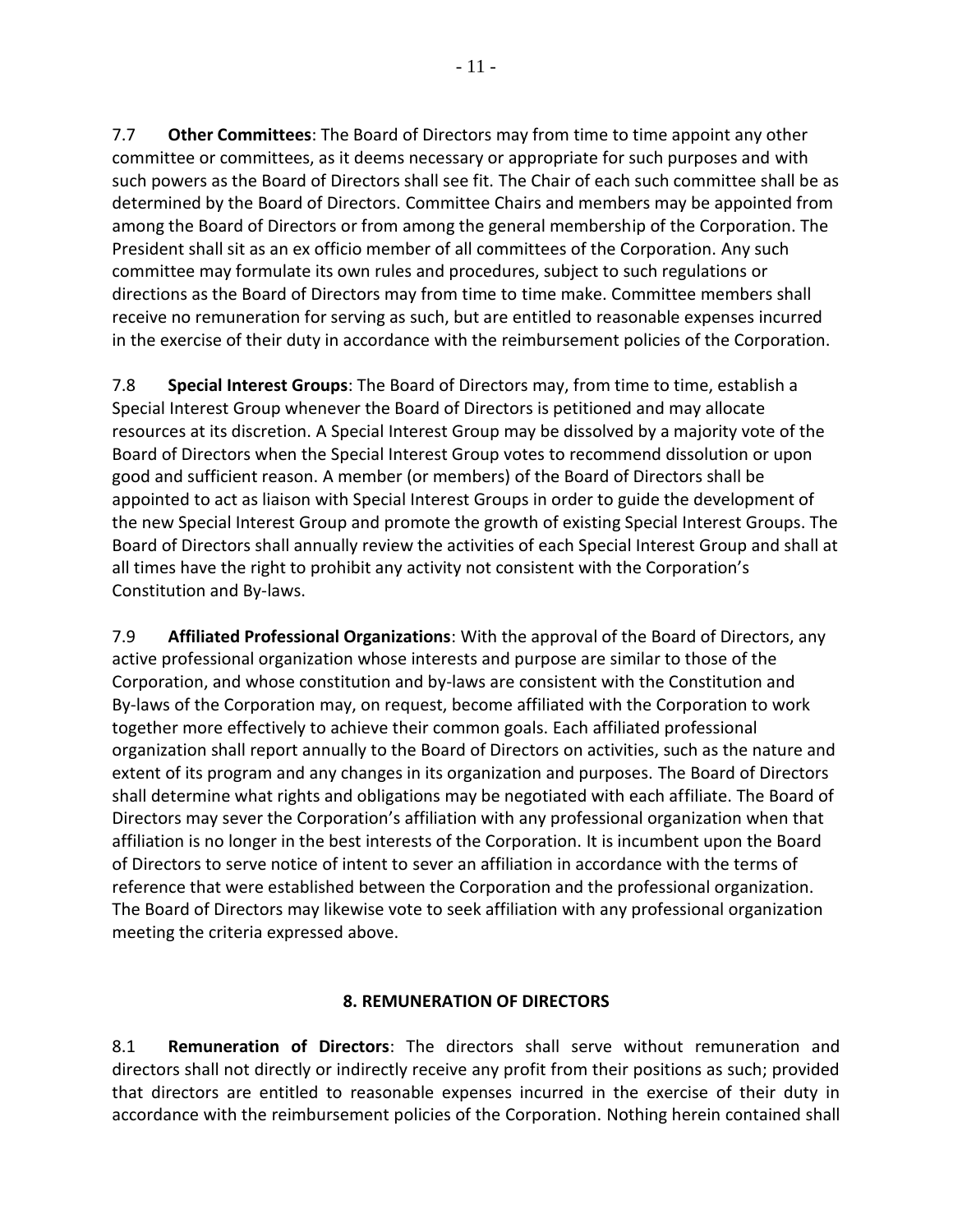be construed to preclude any director from serving the Corporation in another capacity and receiving compensation therefore.

#### **9. OFFICERS**

9.1 **Appointment, Term and Resignation**: The officers of the Corporation shall consist of a President, a Vice-President, a Secretary-Treasurer and, Past-President. The President, Vice-President, Past-President(s) and Secretary-Treasurer shall be directors of the Corporation.

Each of the President, the Vice-President and the Past-President shall hold office for a term of one year following which the President, if such President was elected pursuant to the provisions of paragraph 4.2, shall automatically assume the office of Past-President and the Vice-President, if such Vice-President was elected pursuant to the provisions of paragraph 4.2, shall automatically assume the office of President. To fill the vacancy created by the promotion of the Vice-President to the office of President, a new Vice-President shall be elected annually in accordance with the provisions of paragraph 4.2.

The Secretary-Treasurer shall hold office for a term of three years or until their successor is duly elected in accordance with the provisions of paragraph 4.2.

In addition to the officers described above, the Board of Directors may from time to time appoint such other officers as it shall deem necessary who shall have such authority and shall perform such duties as may from time to time be prescribed by the Board of Directors. Each such officer shall hold office for a term of one year or until their successor is duly appointed.

Notwithstanding the foregoing, each incumbent officer shall continue in office until the earlier of:

- a) that officer's resignation, which resignation shall be effective at the time the written resignation is received by the Corporation or at the time specified in the resignation, whichever is later;
- b) the appointment of a successor;
- c) that officer ceasing to be a director, if such is a necessary qualification of appointment;
- d) any meeting of directors at which other officers are appointed;
- e) that officer's removal;
- f) that officer's death; or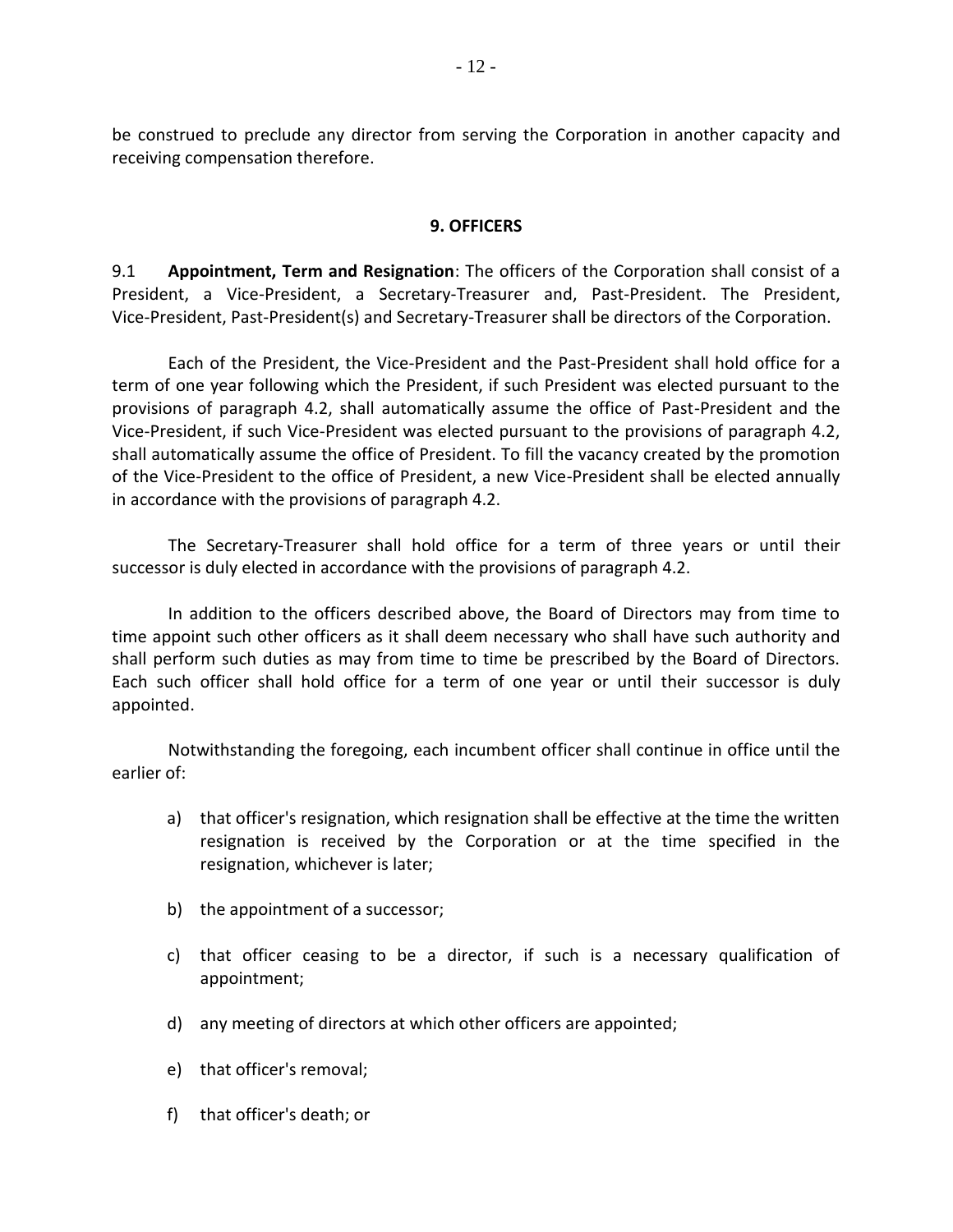g) in the case of the President, the Vice-President, a Past-President or the Secretary-Treasurer, any meeting of members at which the election of a successor is announced.

9.2 **Remuneration of Officers**: The officers of the Corporation shall serve without remuneration and officers shall not directly or indirectly receive any profit from their positions as such; provided that officers are entitled to reasonable expenses incurred in the exercise of their duty in accordance with the reimbursement policies of the Corporation. Nothing herein contained shall be construed to preclude any officer from serving the Corporation in another capacity and receiving compensation therefore.

9.3 **Removal of Officers**: The members of the Corporation may, by resolution passed by a simple majority of the votes cast at a special meeting of which notice specifying the intention to pass such resolution has been given, remove any or all of the Executive Officers before the expiration of such officer's term of office and shall, by a majority of the votes cast at the meeting, appoint any person in the removed officer's stead for the remainder of the removed officer's term.

All other officers, in the absence of agreement to the contrary, shall be subject to removal by resolution of the Board of Directors at any time, with or without cause.

9.4 **Vacancies**: Subject to the provisions of paragraph 9.1, if the office of President, Vice-President, Past-President or Secretary-Treasurer shall become vacant by reason of death, resignation, disqualification or otherwise, such vacancy may be filled for the remainder of the term by the directors then in office, if they shall see fit to do so, so long as there is a quorum of directors in office. Otherwise, the vacancy shall be filled in accordance with the provisions of paragraph 4.3. Until a replacement is appointed or elected:

- a) in the event that the office of President is vacated, the Vice-President shall continue to perform their duties and shall assume the position of President until a replacement has been appointed, and
- b) in the event that the office of Vice-President or Past-President is vacated, the President shall continue to perform their duties and shall assume the position of Vice-President or Past-President, as the case may be, until a replacement has been appointed.

If the office of any other officer of the Corporation shall be or become vacant by reason of death, resignation, disqualification or otherwise, the directors by resolution may appoint a person to fill such vacancy for the remainder of the term.

9.5 **Duties of Officers may be Delegated**: Unless otherwise provided, in case of the absence or inability to act of any officer of the Corporation or for any other reason that the Board of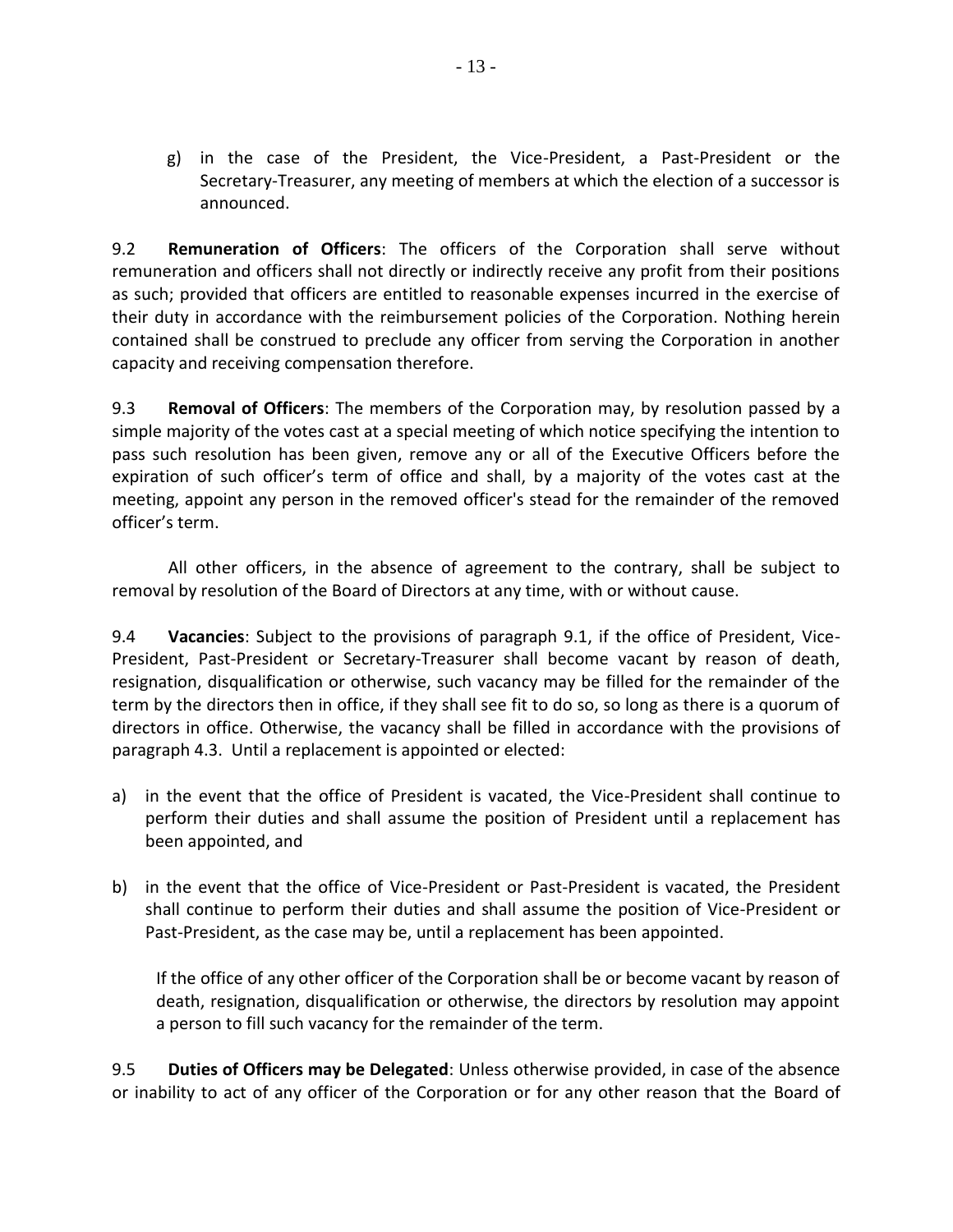Directors may deem sufficient, the Board of Directors may delegate all or any of the powers of any such officer to any other officer or to any director for the time being.

9.6 **Powers and Duties**: All officers shall sign such contracts, documents or instruments in writing as require their respective signature and shall respectively have and perform all powers and duties incident to their respective offices and such other powers and duties respectively as may from time to time be assigned to them by the Board of Directors. The duties of the officers shall include:

- a) **President**. The President shall be the chief executive officer of the Corporation unless otherwise determined by resolution of the Board of Directors. The President shall, when present, preside at all meetings of the Board of Directors, committees and the members. The President shall have a casting vote at all meetings of the Board of Directors and members.
- b) **Vice-President**. The Vice-President, in consultation with the other Executive Officers, shall monitor the activities of the head office and shall report annually on its operations to the Board of Directors. These reports may include such recommendations as the Vice-President may consider appropriate in the circumstances relating to human resources and staff management and may include such information as the Vice-President considers appropriate relating to staff performance and evaluations. The Vice-President, in consultation with the Board of Directors, will also be responsible for updating the Corporation's annual plan and presenting it to the members. The Vice-President shall be vested with all the powers and shall perform all the duties of the President in the absence or inability or refusal to act of the President.
- c) **Secretary-Treasurer**. The Secretary-Treasurer shall give or cause to be given notices for all meetings of the Board of Directors or committees of directors, if any, and members when directed to do so and have charge of the corporate seal of the Corporation, the minute books of the Corporation and of the documents and registers . The Secretary-Treasurer shall keep or shall cause to be kept an accurate account of all receipts and disbursements of the Corporation in proper books of account, and shall deposit or shall cause to be deposited all monies or other valuable effects in the name and to the credit of the Corporation in such bank or banks as may be designated from time to time by the Board of Directors. The Secretary-Treasurer shall disburse or cause to be disbursed the funds of the Corporation under the direction of the Board of Directors, receiving proper vouchers thereof and render to the Board of Directors at its regular meetings or whenever required, an account of all of their transactions as Secretary-Treasurer, and of the financial position of the Corporation.
- d) **Past-President**. The Past-President shall, among other things, chair the nominations committee and supervise elections. The Past-President shall be vested with all the powers and shall perform all the duties of the President when neither the President nor the Vice-President is able to perform the functions assigned to the office of President.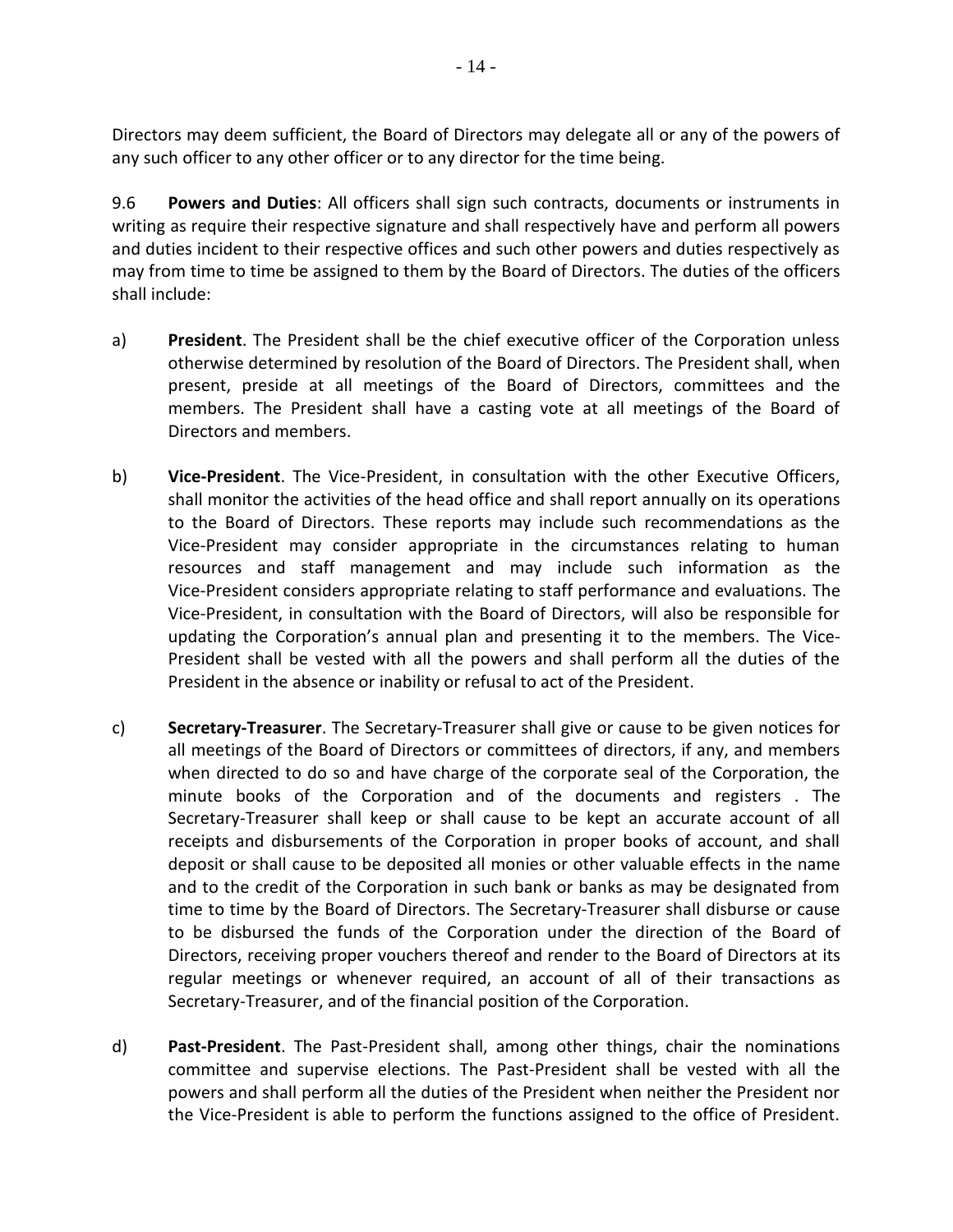When it is necessary for the Past-President to assume the duties of the President, the Board of Directors shall determine further delegation of presidential responsibility, as necessary.

### **10. FOR THE PROTECTION OF DIRECTORS AND OFFICERS**

10.1 **For the Protection of Directors and Officers**: Except as otherwise provided in the Act, no director or officer for the time being of the Corporation shall be liable for the acts, receipts, neglects or defaults of any other director or officer or employee or for any loss, damage or expense happening to the Corporation through the insufficiency or deficiency of title to any property acquired by the Corporation or for the insufficiency or deficiency of any security in or upon which any of the moneys of or belonging to the Corporation shall be placed out or invested or for any loss or damage arising from the bankruptcy, insolvency or tortious act of any person including any person with whom or which any moneys, securities or effects shall be lodged or deposited or for any loss, conversion, misapplication or misappropriation of or any damage resulting from any dealings with any moneys, securities or other assets belonging to the Corporation or for any other loss, damage or misfortune whatever which may happen in the execution of the duties of the director's or officer's respective office or trust or in relation thereto unless the same shall happen by or through the director's or officer's own willful neglect or default. The directors and officers for the time being of the Corporation shall not be under any duty or responsibility in respect of any contract, act or transaction whether or not made, done or entered into in the name or on behalf of the Corporation, except such as shall have been submitted to and authorized or approved by the Board of Directors. If any director or officer of the Corporation shall be employed by or shall perform services for the Corporation otherwise than as a director or officer or shall have an interest in a person who is employed by or performs services for the Corporation, the fact of being a director or officer of the Corporation shall not disentitle such director or officer or such person, as the case may be, from receiving proper remuneration for such services.

### **11. INDEMNITIES TO DIRECTORS AND OTHERS**

11.1 **Indemnities to Directors and Others**: Every director or officer of the Corporation or other person who has undertaken or is about to undertake any liability on behalf of the Corporation or any corporation controlled by it and their heirs, executors and administrators, and estate and effects, respectively, shall from time to time and at all times, be indemnified and saved harmless out of the funds of the Corporation, from and against:

a) all costs, charges and expenses whatever which such director, officer or other person sustains or incurs in or about any action, suit or proceeding that is brought, commenced or prosecuted against the director, officer or other person for or in respect of any act, deed, matter or thing whatever, made, done or permitted by them, in or about the execution of the duties of such office or in respect of any such liability; and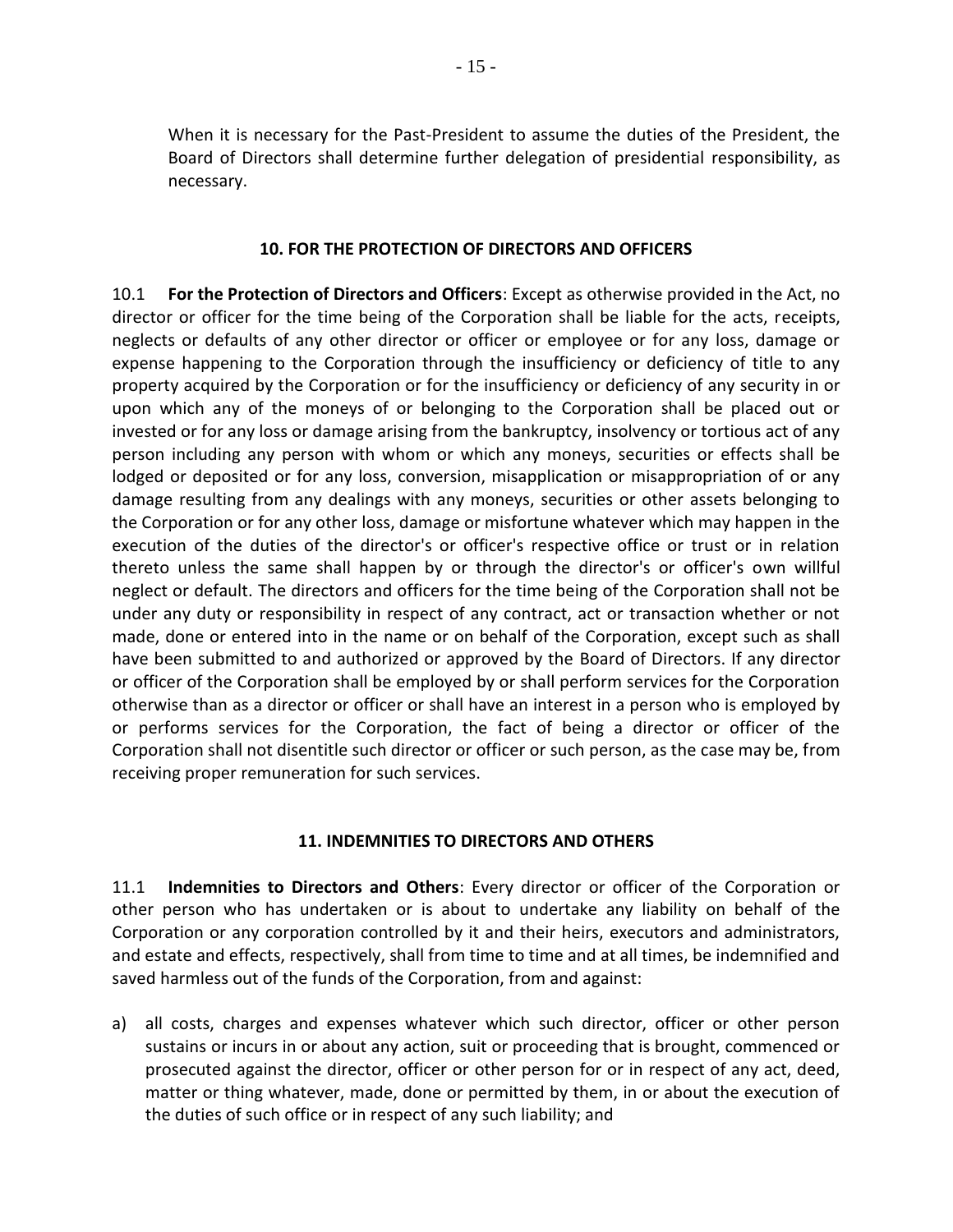b) all other costs, charges and expenses which the director, officer or other person sustains or incurs in or about or in relation to the affairs thereof, except such costs, charges or expenses as are occasioned by their own willful neglect or default.

In this regard, the Corporation shall put in place and maintain liability insurance.

The Corporation shall also indemnify any such person in such other circumstances as the Act or law permits or requires. Nothing in this By-law shall limit the right of any person entitled to indemnity to claim indemnity apart from the provisions of this By-law to the extent permitted by the Act or law.

## **12. INTERESTED DIRECTOR CONTRACTS**

12.1 **Conflict of Interest**: A director who is in any way directly or indirectly interested in a contract or proposed contract with the Corporation shall make the disclosure required by the Act and, except as provided by the Act, no such director shall vote on any resolution to approve any such contract. It is declared that no director shall be disqualified by any such office from, or vacate any such office by reason of, holding any office or place of profit under the Corporation or under any corporation in which the Corporation shall be a shareholder or by reason of being otherwise in any way directly or indirectly interested or contracting with the Corporation as vendor, purchaser or otherwise or being concerned in any contract or arrangement made or proposed to be entered into with the Corporation in which the director is in any way directly or indirectly interested as vendor, purchaser or otherwise. Subject to compliance with the Act, no contract or arrangement entered into by or on behalf of the Corporation in which any director shall be in any way directly or indirectly interested shall be avoided or voidable and no director shall be liable to account to the Corporation or any of its members or creditors for any profit realized by or from any such contract or arrangement by reason of any fiduciary relationship.

12.2 **Submission of Contracts or Transactions to Members for Approval**: The Board of Directors in its discretion may submit any contract, act or transaction with the Corporation for approval or ratification at any annual meeting of the members or at any general meeting of the members called for the purpose of considering the same and, any such contract, act or transaction that shall be approved or ratified or confirmed by a resolution passed by a majority of the votes cast at any such meeting (unless any different or additional requirement is imposed by the Act, the Articles or the By-laws) shall be as valid and as binding upon the Corporation and upon all the members as though it had been approved, ratified or confirmed by every member of the Corporation.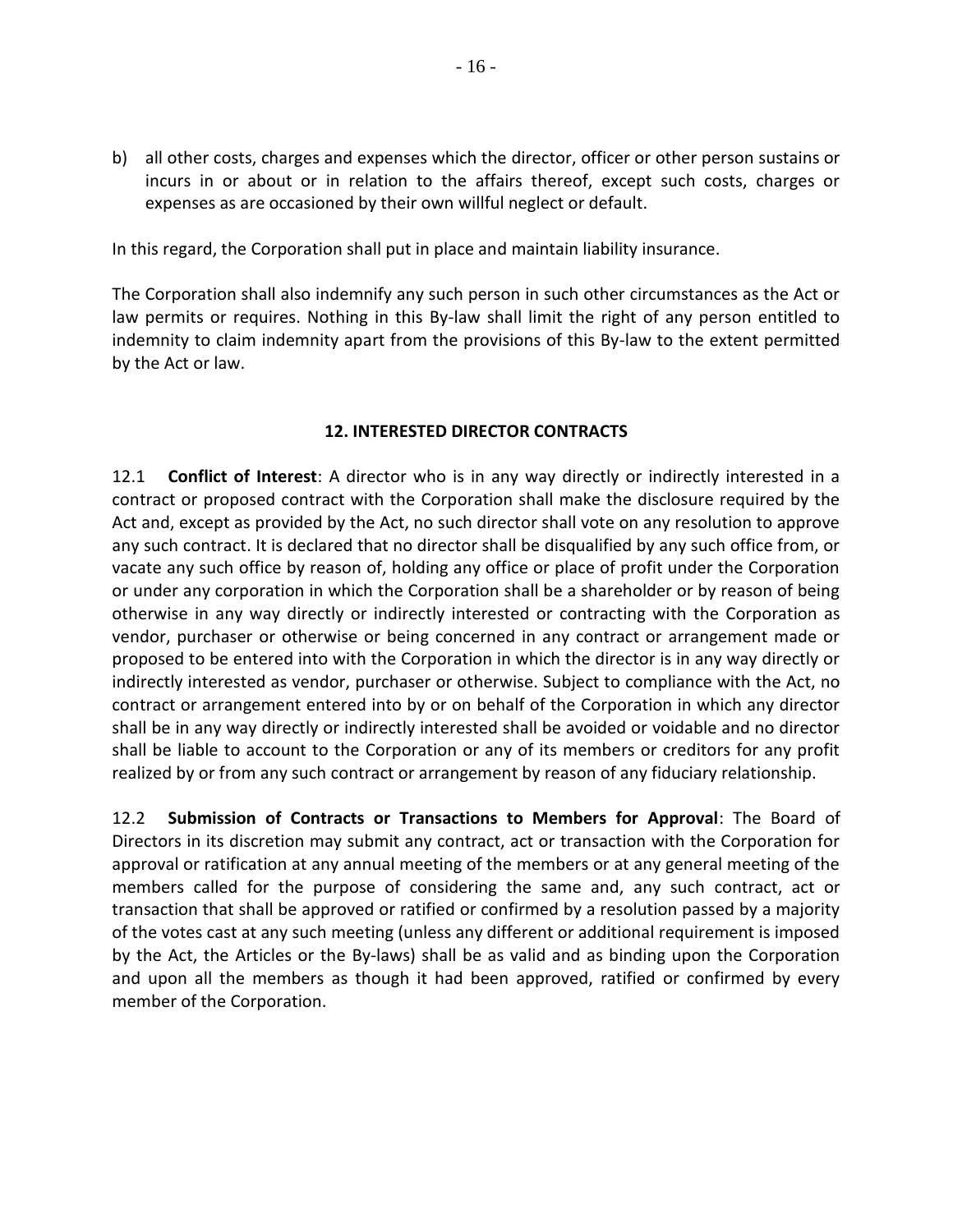13.1 **Entitlement**: Members of the Corporation shall be those persons who are interested in furthering the objectives of the Corporation and those persons as may from time to time be admitted into membership by the Secretary-Treasurer in accordance with rules for membership in the Corporation which have been approved by resolution of the Board of Directors and those persons as may from time to time be admitted into membership in the Corporation by resolution of the Board of Directors.

Membership is granted on a fixed annual basis or at the discretion of the Board of Directors.

### 13.2 **Categories of Membership**: Members may apply for and be accepted as:

### a) **Regular Membership:**

Regular membership is open to individual persons who are interested in the purposes and objectives of the Corporation. Regular Members shall have all of the rights, privileges and obligations of membership. Regular Members shall be entitled to receive notice of and to attend and to vote at all meetings of members of the Corporation.

### b) **Organizational Membership**:

Organizational membership is open to public education institutions, government agencies, private corporations, boards of education, school divisions, and other public and private agencies, institutions and organizations who are interested in the purposes and objectives of the Corporation. Organizational Members shall be entitled to designate four (4) individuals (hereinafter referred to as "Designated Persons" or, individually, a "Designated Person") to represent such member. Each Organizational Member shall provide the Secretary-Treasurer of the Corporation with a list of its Designated Persons, which list can be amended from time to time at the option of the Organizational Member. The Corporation shall rely on the lists provided to the Secretary-Treasurer and will have no obligation to deal with any individuals other than those identified as a Designated Person of an Organizational Member. Organizational members may increase the number of Designated Persons at a prorated fee as described in the Corporation's membership fee schedule. Each Designated Person shall have all of the rights, privileges and obligations of membership. Each Designated Person shall be entitled to receive notice of and to attend and to vote at all meetings of members of the Corporation.

## c) **Student Membership:**

Student membership is open to persons who are interested in, and are students registered in studies leading to careers related to the purposes and objectives of the Corporation. Student Members shall have all of the rights, privileges and obligations of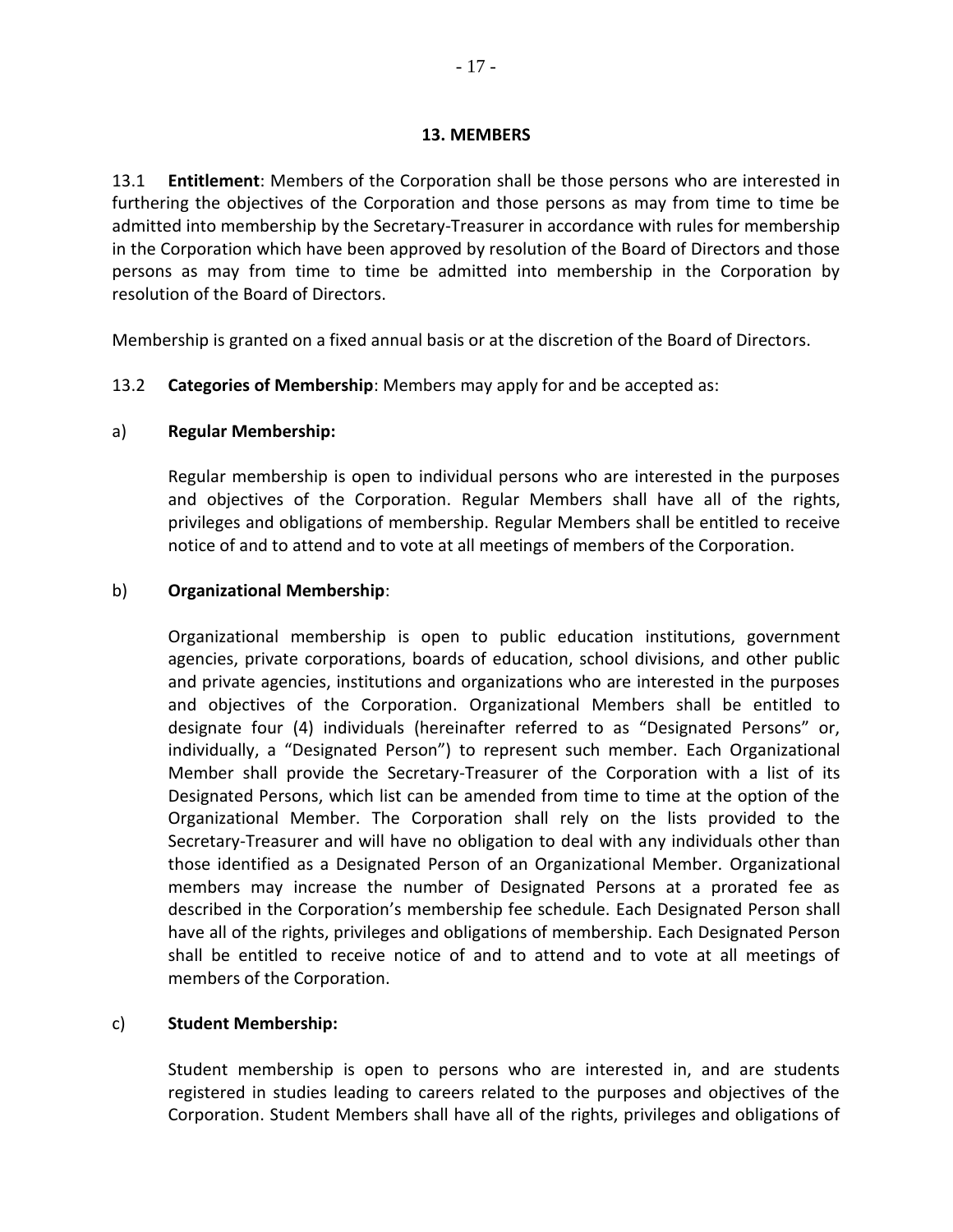membership. Student Members shall be entitled to receive notice of and to attend and to vote at all meetings of members of the Corporation.

### d) **Retired Membership:**

Retired membership is open to retired individuals who are interested in the purposes and objectives of the Corporation. Retired Members shall have all of the rights, privileges and obligations of membership. Retired Members shall be entitled to receive notice of and to attend and to vote at all meetings of members of the Corporation.

### e) **Lifetime Membership:**

Lifetime membership is open to individuals who are selected by the Board of Directors in recognition of their notable contributions, over an extended period of time, to the purposes and objectives of the Corporation. Lifetime Members shall have all of the rights, privileges and obligations of membership. Lifetime Members shall be entitled to receive notice of and to attend and to vote at all meetings of members of the Corporation.

### f) **Corporate Membership:**

Corporate Membership is open to for profit agencies, institutions and organizations who support the Corporation's mission and in return will receive a number of benefits as determined by the Board of Directors. Corporate members shall be entitled to six (6) designated individuals (hereinafter referred to as "Designated Persons" or, individually, a "Designated Person") to represent such member. Each Corporate Member shall provide the Secretary-Treasurer of the Corporation with a list of its Designated Persons, which list can be amended from time to time at the option of the Corporate Member. The Corporation shall be entitled to rely on the lists provided to the Secretary-treasurer and will have no obligation to deal with any individuals other than those identified as a Designated Person. Each Designated Person shall have all of the rights, privileges and obligations of membership. Each Designated Person shall be entitled to receive notice of and to attend and to vote at all meetings of members of the Corporation.

13.3 **Resignation**: Members may withdraw from the Corporation by delivering to the Corporation a resignation in writing which shall be effective from acceptance thereof by the Board of Directors. In the case of resignation, a member shall remain liable for payment of any outstanding membership dues levied or which became payable by the member to the Corporation prior to such person's resignation.

13.4 **Termination of Membership**: The interest of a member in the Corporation is not transferable and lapses and ceases to exist:

a) upon death;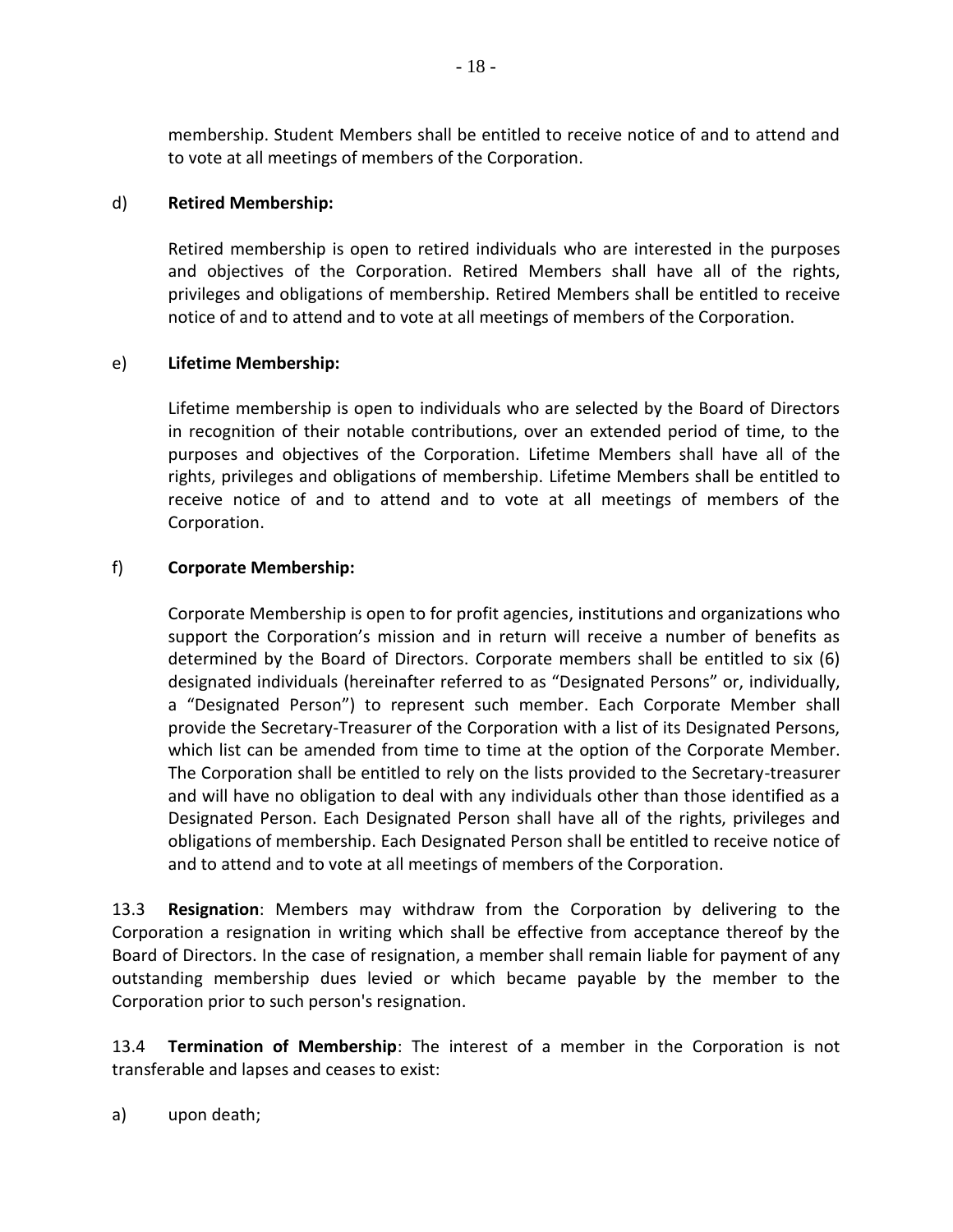- b) dissolution;
- c) when the member's period of membership expires (if any);
- d) when the member ceases to be a member by resignation;

or otherwise in accordance with the By-laws; provided always that the members of the Corporation may, by resolution passed by at least two-thirds (2/3rds) of the votes cast at a special meeting of which notice specifying the intention to pass such resolution has been given (provided the member shall be granted the opportunity to be heard) terminate the membership of any member of the Corporation.

#### **14. MEMBERSHIP DUES**

14.1 **Dues**: There shall be no dues or fees payable by members in all categories except such, if any, as shall from time to time be fixed by majority vote of the Board of Directors. Any subsequent change to dues or fees payable by members shall be fixed by majority vote of the Board of Directors which vote shall become effective only when confirmed by a vote of the members at an annual or other general meeting.

The Secretary-Treasurer shall notify the members of the dues or fees at any time payable by them and, if any are not paid within thirty (30) days of the official renewal date, the members in default shall thereupon automatically cease to be members of the Corporation, but such defaulting members may, on payment of all unpaid dues or fees, be reinstated by majority vote of the Board of Directors.

### **15. MEMBERS' MEETINGS**

15.1 **Time and Place of Meetings**: Subject to compliance with the Act, the annual meeting of the members shall be held on such day, in each year, and at such time as the directors may by resolution determine at any place within Canada or, if all of the members so agree, outside Canada.

15.2 **Annual Meetings**: At every annual meeting, in addition to any other business that may be transacted, the report of the directors, the financial statements and the report of the auditors shall be presented and auditors appointed for the ensuing year, The members may consider and transact any business either special or general at any meeting of members.

15.3 **Special Meetings**: Other meetings of the members may be convened by order of the President of the Corporation, the Vice-President of the Corporation or by the Board of Directors at any date and time and at any place within Canada or, if all of the members so agree, outside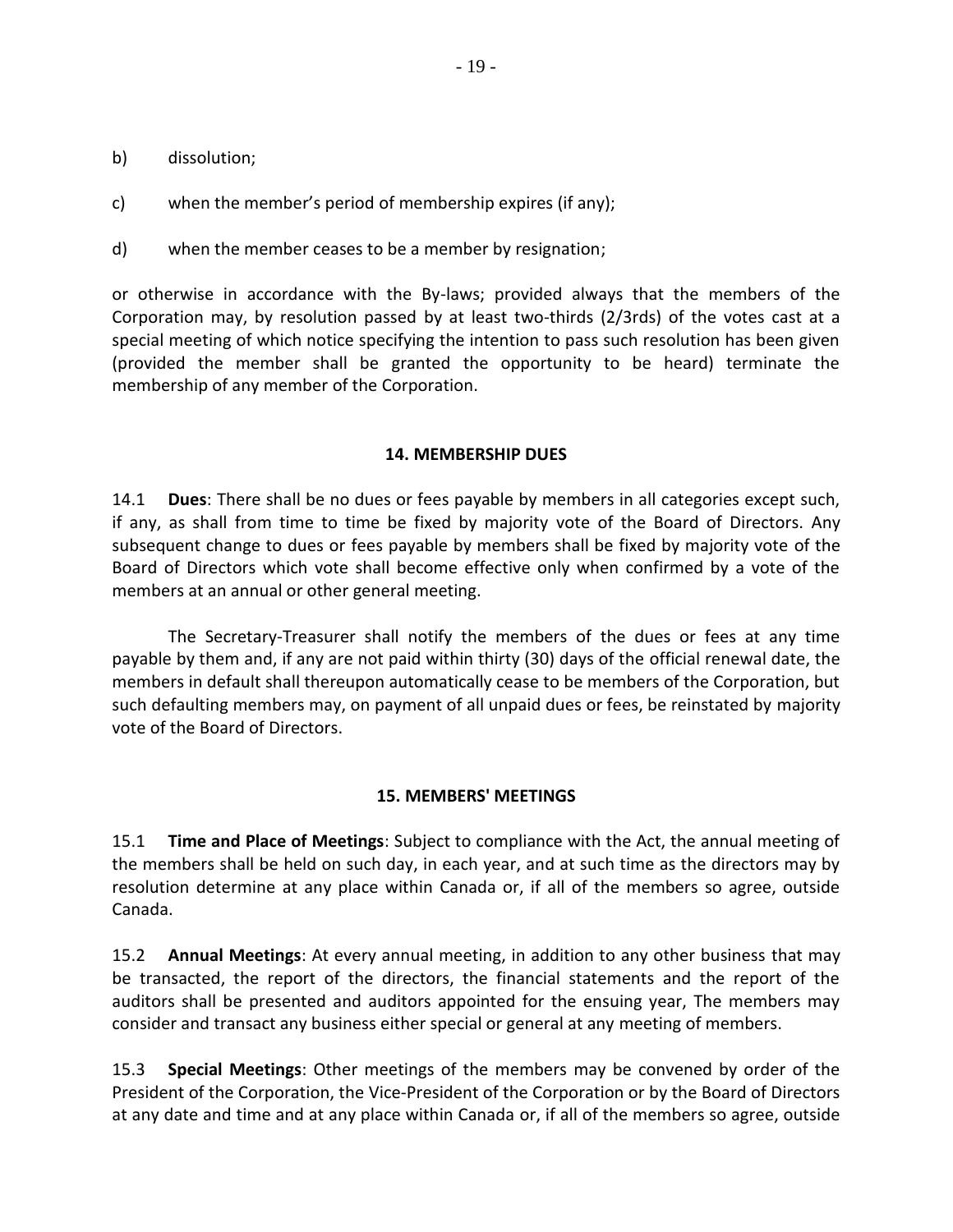Canada. The Board of Directors shall call a special general meeting of members on written requisition of members carrying not less than five per cent (5%) of the voting rights.

15.4 **Notice**: Notice of any annual or special general meeting of members shall be provided to members of the Corporation by any of the following means:

- (*a*) by mail, courier or personal delivery to each member entitled to vote at the meeting, during a period of 21 to 60 days before the day on which the meeting is to be held;
- (*b*) by telephonic, electronic or other communication facility to each member entitled to vote at the meeting, during a period of 21 to 35 days before the day on which the meeting is to be held;
- (*c*) by affixing the notice, no later than 30 days before the day on which the meeting is to be held, to a notice board on which information respecting the corporation's activities is regularly posted and that is located in a place frequented by members; and
- (*d*) in the case of a corporation that has more than 250 members, by publication
	- $\circ$  (i) at least once in each of the three weeks immediately before the day on which the meeting is to be held in one or more newspapers circulated in the municipalities in which the majority of the members of the corporation reside as shown by their addresses in the register of members, or
	- $\circ$  (ii) at least once in a publication of the corporation that is sent to all its members, during a period of 21 to 60 days before the day on which the meeting is to be held.

Notice of any meeting where special business will be transacted should contain sufficient information to permit the member to form a reasoned judgement on the decision to be taken. Notice of each meeting of members must remind the member that the member has the right to vote by proxy.

15.5 **Waiver of Notice**: A member and any other person entitled to attend a meeting of members may in any manner waive notice of a meeting of members and attendance of any such person at a meeting of members shall constitute a waiver of notice of the meeting except where such person attends a meeting for the express purposes of objecting to the transaction of any business on the grounds that the meeting is not lawfully called.

15.6 **Error or Omission in Giving Notice**: No error or omission in giving notice of any annual or special meeting or any adjourned meeting shall invalidate any resolution passed or any proceedings taken at any meeting of members.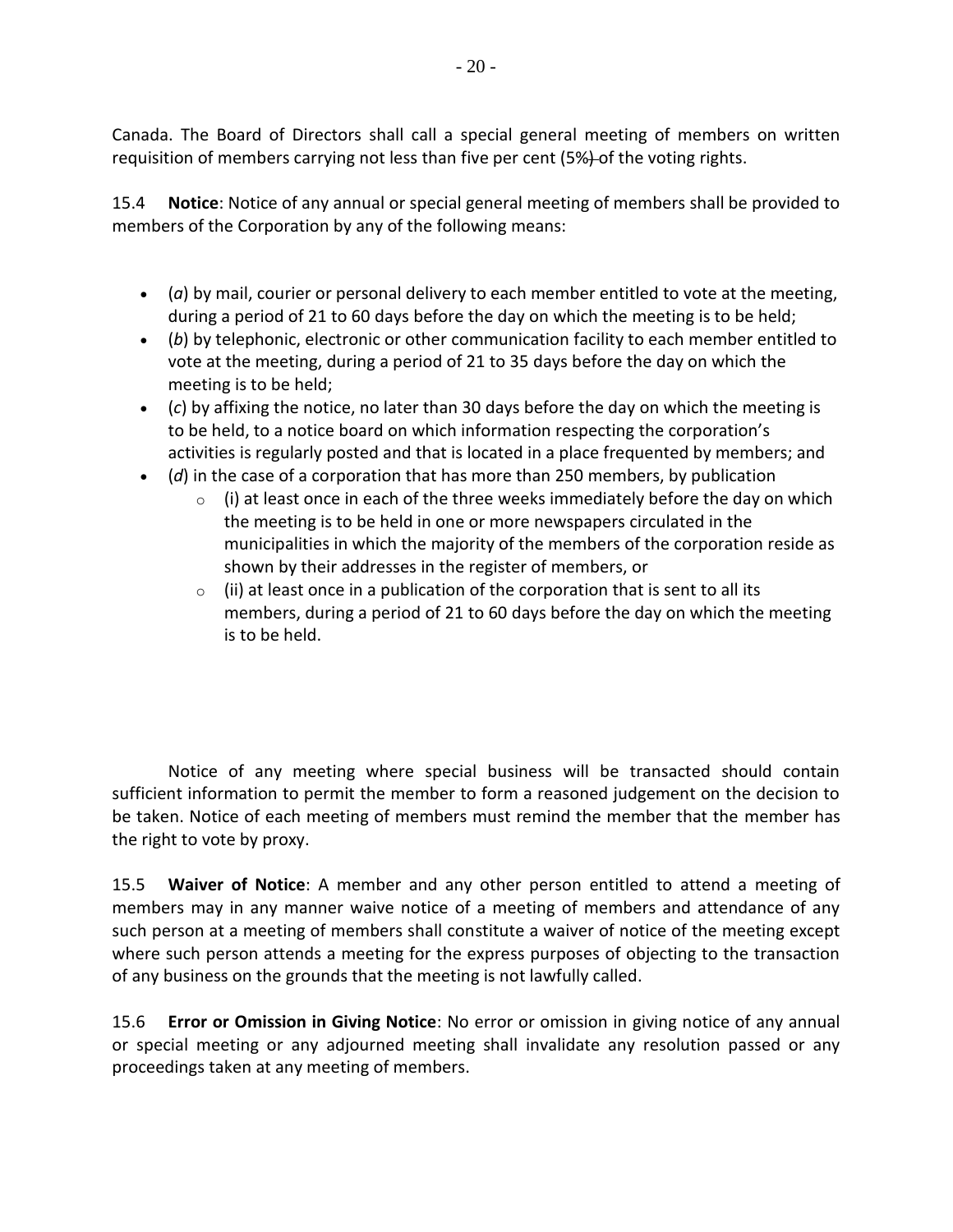15.7 **Quorum**: A quorum at any meeting of the members (unless a greater number of members and/or proxies are required to be present by the Act or by the Articles or any other By-law) shall be members in good standing carrying not less than five per cent (5%) of the voting rights. No business shall be transacted at any meeting unless the requisite quorum be present at the time of the transaction of such business. If a quorum is not present at the time appointed for a meeting of members or within such reasonable time thereafter as the members present may determine, the persons present and entitled to vote may adjourn the meeting to a fixed time and place but may not transact any other business and the provisions of paragraph 19.1 with regard to notice shall apply to such adjournment.

15.8 **Chairperson of the Meeting**: In the event that the Chairperson of the Board of Directors and the Vice-Chairperson of the Board of Directors are absent, the President is absent or is not a director and there is no Vice-President present who is a director, the persons who are present and entitled to vote shall choose another director as chairperson of the meeting and if no director is present or if all the directors present decline to take the chair then the persons who are present and entitled to vote shall choose one (1) of their number to be chairperson.

15.9 **Adjournment**: The chairperson of any meeting of members may with the consent of the meeting adjourn the same from time to time to a fixed time and place and no notice of such adjournment need be given to the members. Any business may be brought before or dealt with at any adjourned meeting which might have been brought before or dealt with at the original meeting in accordance with the notice calling the same.

15.10 **Meetings by Teleconference**: Where appropriate notice of meeting times has been given, where all documents necessary to the conduct of a meeting have been distributed to the members, and where local convenors have been appointed and provided with current membership lists that enable them to monitor voting and if a majority of the members of the Corporation consents (either at a meeting of members by simple resolution or by consents signed individually by a majority of the members), a meeting of members of the Corporation may be held by teleconference.

15.11 **Meetings by Other Electronic Means**: Where appropriate notice of meeting times has been given, where all documents necessary to the conduct of a meeting have been distributed to the members, and where local convenors have been appointed and provided with current membership lists that enable them to monitor voting, the members of the Corporation may meet by other electronic means that permits each member to communicate adequately with each other, provided that:

- a) the members of the Corporation have passed a resolution addressing the mechanics of holding such a meeting and dealing specifically with how security issues should be handled, the procedure for establishing quorum and recording votes;
- b) each member has equal access to the specific means of communication to be used; and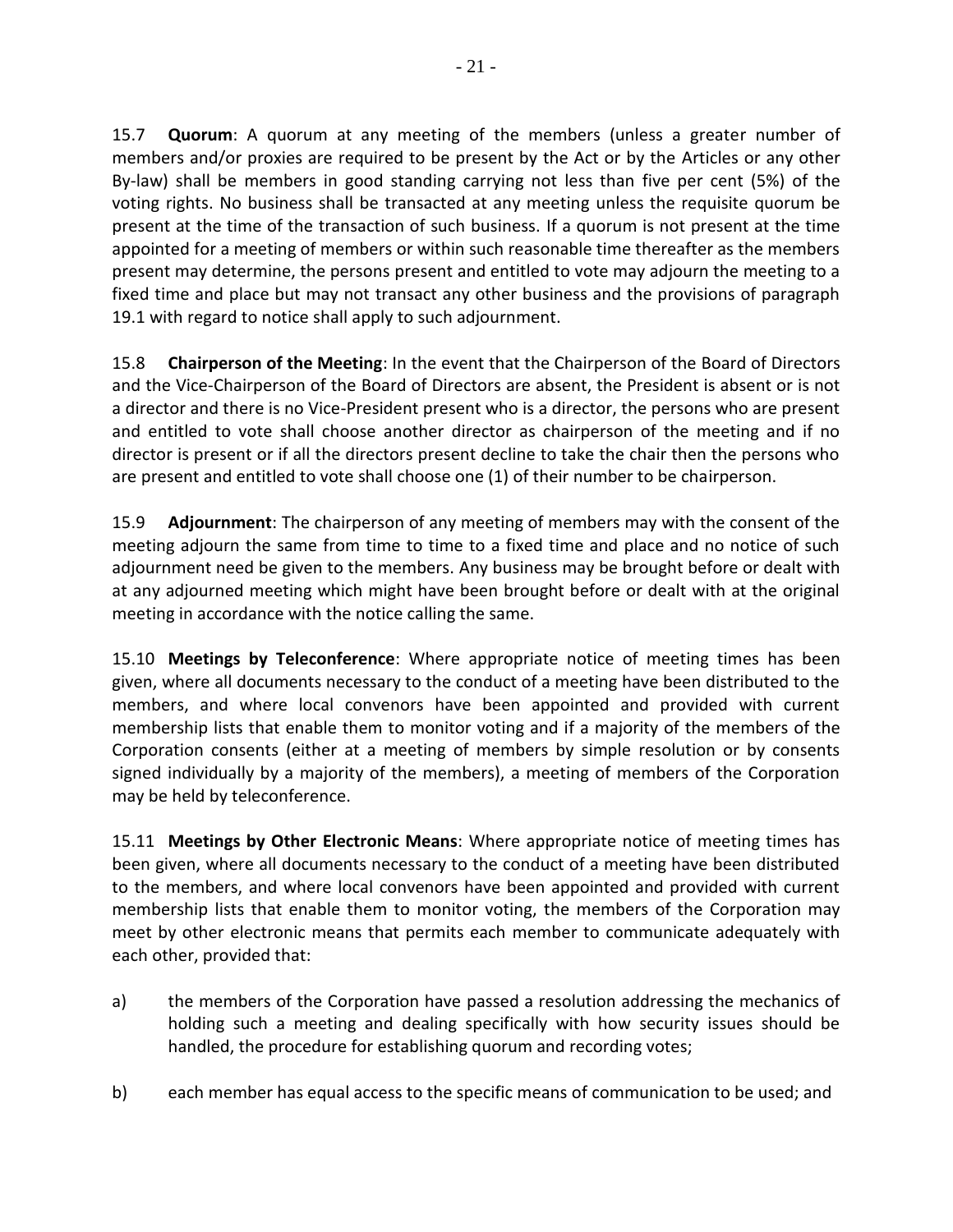c) each member has consented in advance to meeting by electronic means using the specific means of communication proposed for the meeting.

15.12 **Votes**: Every question submitted to any meeting of members shall be decided in the first instance by a show of hands by a majority of votes unless otherwise specifically provided by the Act or by these By-laws and, in the case of an equality of votes, the chairperson of the meeting shall not, both on a show of hands and at a poll, have a second or casting vote in addition to the vote or votes to which the chairperson may be otherwise entitled.

No member shall be entitled either in person or by proxy to vote at meetings of members of the Corporation unless the member has paid all dues or fees, if any, then payable by the member.

At any meeting, unless a poll is determined, a declaration by the chairperson of the meeting that a resolution has been carried or carried unanimously or by a particular majority or lost or not carried by a particular majority shall be conclusive evidence of the fact.

A poll may be demanded either before or after any vote by show of hands by any person entitled to vote at the meeting. If at any meeting a poll is demanded on the election of a chairperson or on the question of adjournment, it shall be taken forthwith without adjournment. If at any meeting a poll is demanded on any other question or as to the election of directors, the vote shall be taken by ballot in such manner and either at once, later in the meeting or after adjournment as the chairperson of the meeting directs. The result of a poll shall be deemed to be the resolution of the meeting at which the poll was demanded. A demand for a poll may be withdrawn.

15.13 **Proxies**: Votes at meetings of the members may be given either personally or by proxy or, in the case of a member who is a body corporate or association, by an individual authorized by a resolution of the Board of Directors or governing body of the body corporate or association to represent it at meetings of members of the Corporation. At every meeting at which a member is entitled to vote, every member and/or person appointed by proxy to represent one (1) or more members and/or individual so authorized to represent a member who is present in person shall have one (1) vote on a show of hands. Upon a poll and subject to the provisions, if any, of the Letters Patent, every member who is entitled to vote at the meeting and who is present in person or represented by an individual so authorized shall have one (1) vote and every person appointed by proxy shall have one (1) vote for each member who is entitled to vote at the meeting and who is represented by such proxy holder.

A proxy shall be executed by the member or the member's attorney authorized in writing or, if the member is a body corporate or association, by an officer or attorney thereof duly authorized.

A person appointed by proxy must be a member.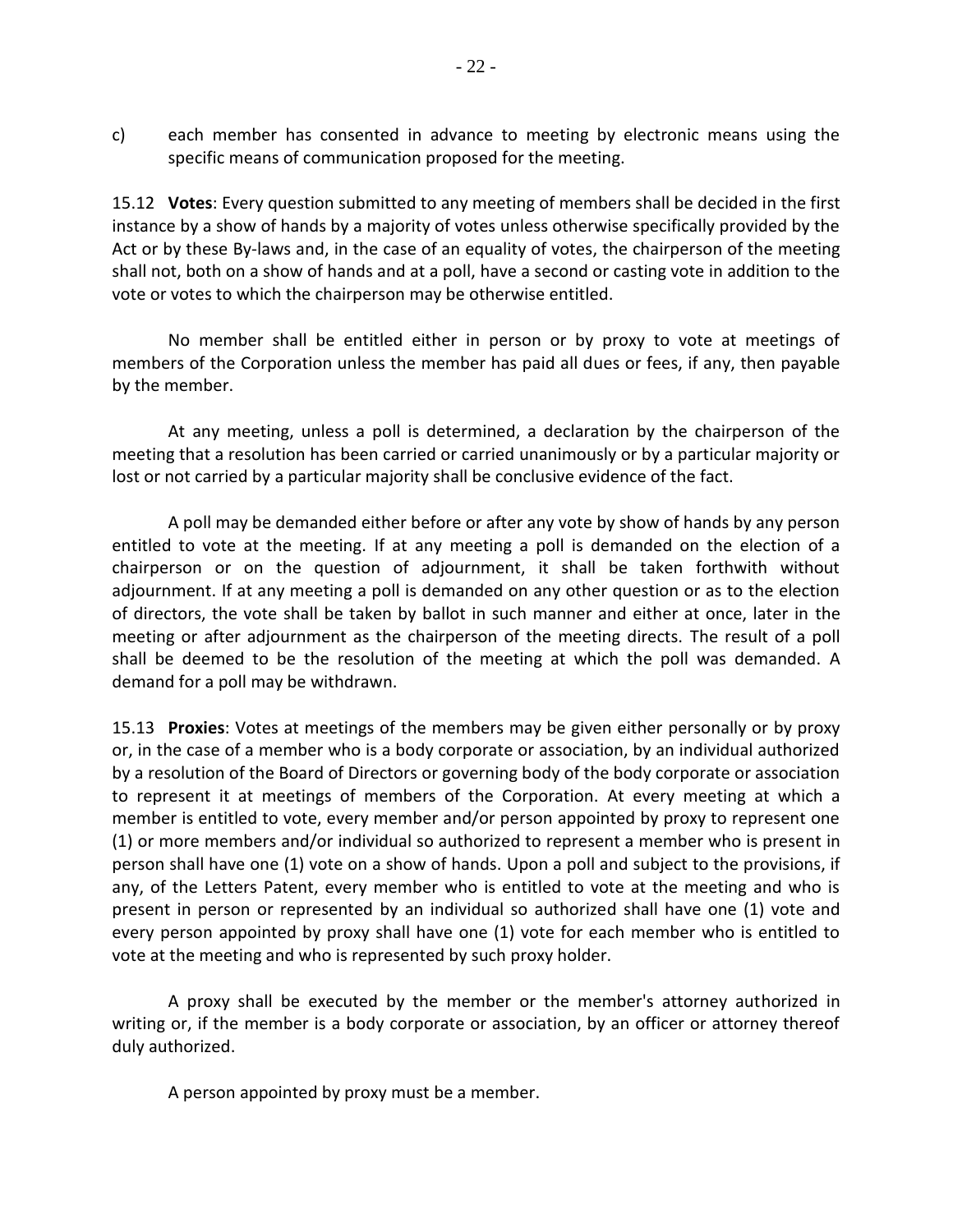A proxy may be in the following form:

The undersigned member of  $\bullet$  hereby appoints \_\_\_\_\_\_\_\_\_\_\_\_\_\_\_\_\_\_\_\_\_\_\_\_\_\_\_\_\_ of or failing the person appointed above, \_\_\_\_\_\_\_\_\_\_\_\_\_\_\_\_\_\_\_\_\_ of \_\_\_\_\_\_\_\_\_\_\_\_\_\_\_\_\_\_\_\_\_\_\_\_\_ as the proxy of the undersigned to attend and act at the \_\_\_\_\_\_\_\_\_\_\_\_\_\_\_\_\_\_\_\_\_\_\_\_\_\_\_ meeting of the members of the said Corporation to be held on the \_\_\_\_ day of \_\_\_\_\_\_\_\_\_\_\_\_\_\_, 20\_\_, and at any adjournment or adjournments thereof in the same manner, to the same extent and with the same power as if the undersigned were present at the said meeting or such adjournment or adjournments thereof.

DATED the \_\_\_\_\_\_\_\_\_\_ day of \_\_\_\_\_\_\_\_\_\_\_\_\_\_\_\_\_\_\_\_\_, 20\_\_\_.

Signature of member

The directors may from time to time make regulations regarding the lodging of proxies at some place or places other than the place at which a meeting or adjourned meeting of members is to be held and for particulars of such proxies to be electronically transmitted or in writing before the meeting or adjourned meeting to the Corporation or any agent of the Corporation for the purpose of receiving such particulars and provided that proxies so lodged may be voted upon as though the proxies themselves were produced at the meeting or adjourned meeting and votes given in accordance with such regulations shall be valid and shall be counted. The chairperson of any meeting of members may, subject to any regulations made as aforesaid, in the chairperson's discretion accept electronic or written communication as to the authority of any person claiming to vote on behalf of and to represent a member notwithstanding that no proxy conferring such authority has been lodged with the Corporation, and any votes given in accordance with such electronic or written communication accepted by the chairperson of the meeting shall be valid and shall be counted.

#### **16. VOTING SHARES AND SECURITIES**

16.1 **Voting Shares and Securities**: All of the shares or other securities carrying voting rights of any company or corporation held from time to time by the Corporation may be voted at any and all meetings of shareholders, bondholders, debenture holders or holders of other securities (as the case may be) of such company or corporation and in such manner and by such person or persons as the Board of Directors of the Corporation shall from time to time determine. The duly authorized signing officers of the Corporation may also from time to time execute and deliver for and on behalf of the Corporation proxies and/or arrange for the issuance of voting certificates and/or other evidence of the right to vote in such names as they may determine without the necessity of a resolution or other action by the Board of Directors.

16.2 **Custody of Securities**: All shares and securities owned by the Corporation shall be lodged (in the name of the Corporation) with a chartered bank or a trust company or in a safety deposit box or, if so authorized by resolution of the Board of Directors, with such other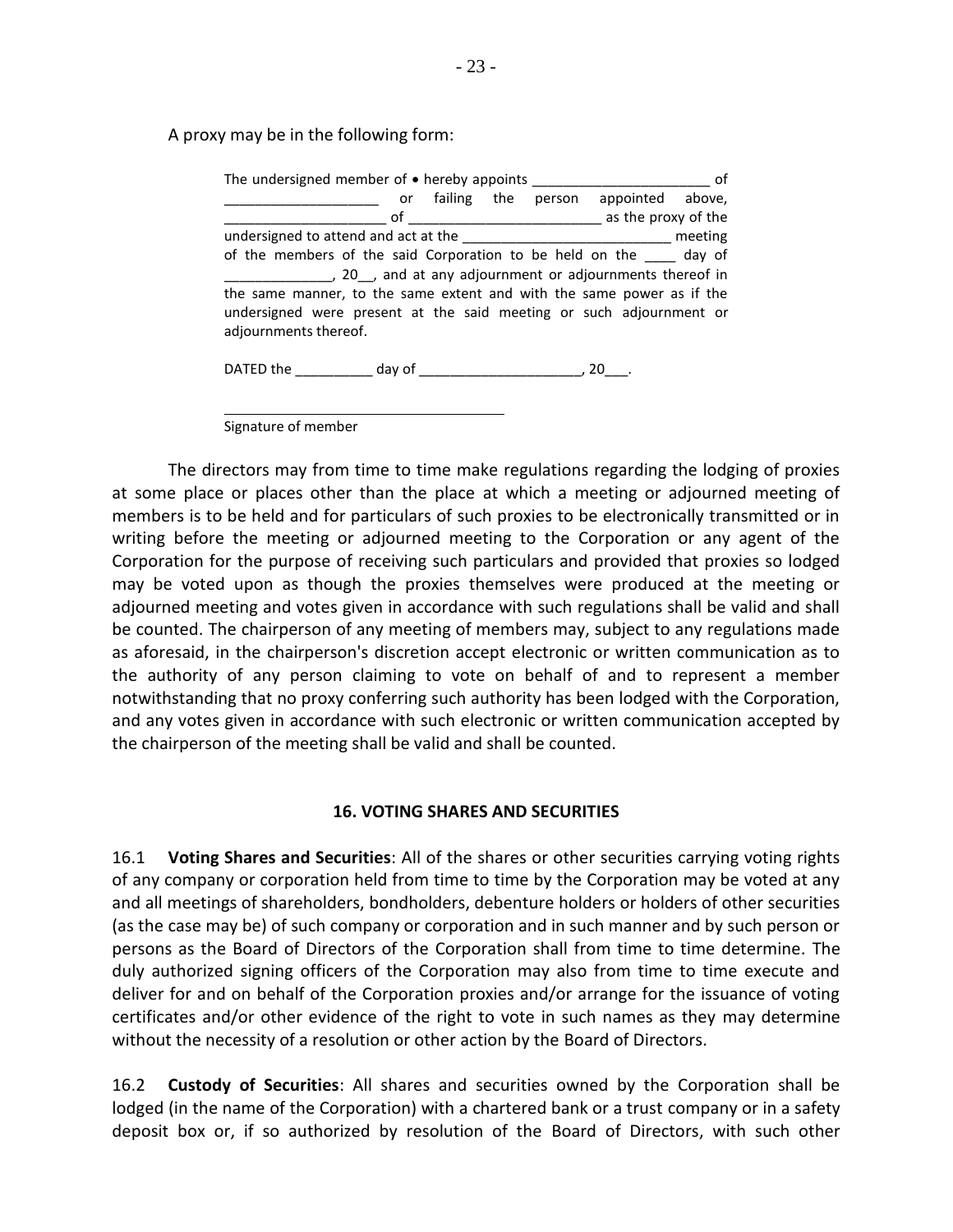depositories or in such other manner as may be determined from time to time by the Board of Directors.

All share certificates, bonds, debentures, notes or other obligations belonging to the Corporation may be issued or held in the name of a nominee or nominees of the Corporation (and if issued or held in the names of more than one (1) nominee shall be held in the names of the nominees jointly with the right of survivorship) and shall be endorsed in blank with endorsement guaranteed in order to enable transfer to be completed and registration to be effected.

#### **17. EXECUTION OF INSTRUMENTS**

17.1 **Execution of Instruments**: Contracts, documents or instruments in writing requiring the signature of the Corporation may be signed by any two (2) of the President, the Vice-President, a Past-President or the Secretary-Treasurer and all contracts, documents and instruments in writing so signed shall be binding upon the Corporation without any further authorization or formality. In the event that two of the aforementioned officers are unable to carry out this function, the Board of Directors shall have the power, by majority vote, to appoint two directors to sign contracts, documents or instruments in writing on behalf of the Corporation. The Board of Directors shall also have power from time to time by resolution to appoint any officer or officers or any person or persons on behalf of the Corporation either to sign contracts, documents and instruments in writing generally or to sign specific contracts, documents or instruments in writing.

The seal of the Corporation may, when required, be affixed to contracts, documents and instruments in writing signed as aforesaid or by any officer or officers, person or persons, appointed as aforesaid by resolution of the Board of Directors.

The term "contracts, documents or instruments in writing" as used in this By-law shall include deeds, mortgages, hypothecs, charges, conveyances, transfers and assignments of property, real or personal, immovable or movable, agreements, releases, receipts and discharges for the payment of money or other obligations, conveyances, transfers and assignments of shares, share warrants, stocks, bonds, debentures or other securities and all paper writings.

In particular without limiting the generality of the foregoing any two (2) of the President, the Vice-President, the Immediate Past-President or the Secretary-Treasurer shall have authority to sell, assign, transfer, exchange, convert or convey any and all shares, stocks, bonds, debentures, rights, warrants or other securities owned or registered in the name of the Corporation and to sign and execute (under the seal of the Corporation or otherwise) all assignments, transfers, conveyances, powers of attorney and other instruments that may be necessary for the purpose of selling, assigning, transferring, exchanging, converting or conveying any such shares, stocks, bonds, debentures, rights, warrants or other securities.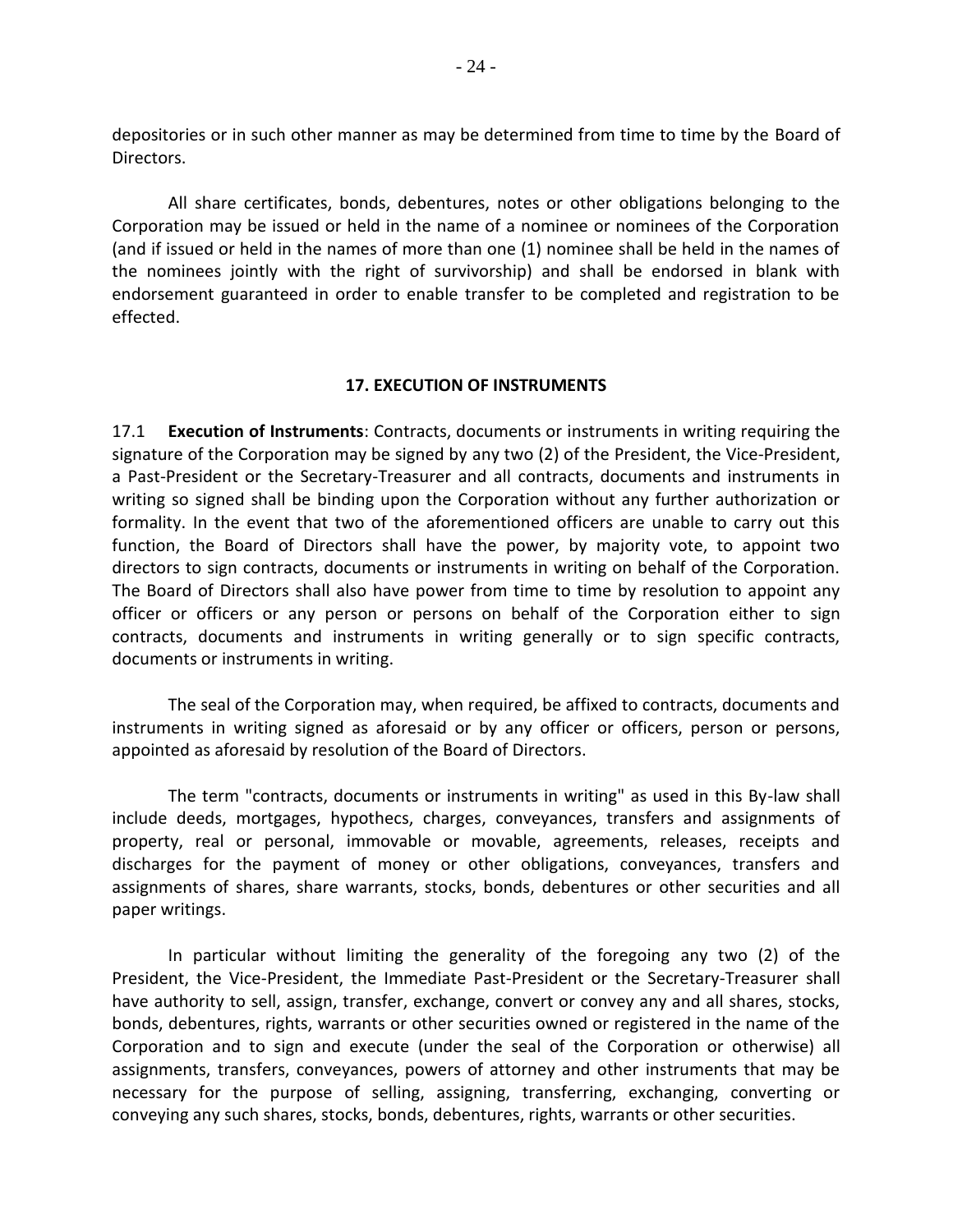#### **18. CHEQUES, DRAFTS, NOTES, ETC.**

18.1 **Cheques, Drafts, Notes, Etc.**: All cheques, drafts or orders for the payment of money and all notes and acceptances and bills of exchange, shall be signed by such officer or officers or person or persons, whether or not officers of the Corporation, and in such manner as the Board of Directors may from time to time designate by resolution.

#### **19. NOTICES**

19.1 **Service**: Any notice or other document required by the Act, the Regulations, the Articles or the By-laws to be sent to any member or director or to the auditor shall be delivered personally or sent by Mail or sent by electronic means such as e-mail or facsimile to any such member or director at their latest address as shown in the records of the Corporation and to the auditor at its business address, or if no address be given therein then to the last address of such member or director known to the Secretary-Treasurer; provided always that notice may be waived or the time for the notice may be waived or abridged at any time with the consent in writing of the person entitled thereto.

19.2 **Signature to Notices**: The signature of any director or officer of the Corporation to any notice or document to be given by the Corporation may be written, stamped, typewritten or printed or partly written, stamped, typewritten, printed, scanned or digital image..

19.3 **Computation of Time**: Where a given number of days' notice or notice extending over a period is required to be given under the By-laws or Articles of the Corporation, the day of service or posting of the notice shall not, unless it is otherwise provided, be counted in such number of days or other period.

19.4 **Proof of Service**: With respect to every notice or other document sent by Mail, it shall be sufficient to prove that the envelope or wrapper containing the notice or other document was properly addressed as provided in paragraph 19.1 of this By-law and mailed at a post office or mail box. With respect to any notice or other document sent by electronic means, it shall be sufficient to produce the electronic confirmation that the notice or other document was sent electronically. A certificate of an officer of the Corporation in office at the time of the making of the certificate as to facts in relation to the sending or delivery of any notice or other document to any member, director, officer or auditor or publication of any notice or other document shall be conclusive evidence thereof and shall be binding on every member, director, officer or auditor of the Corporation as the case may be.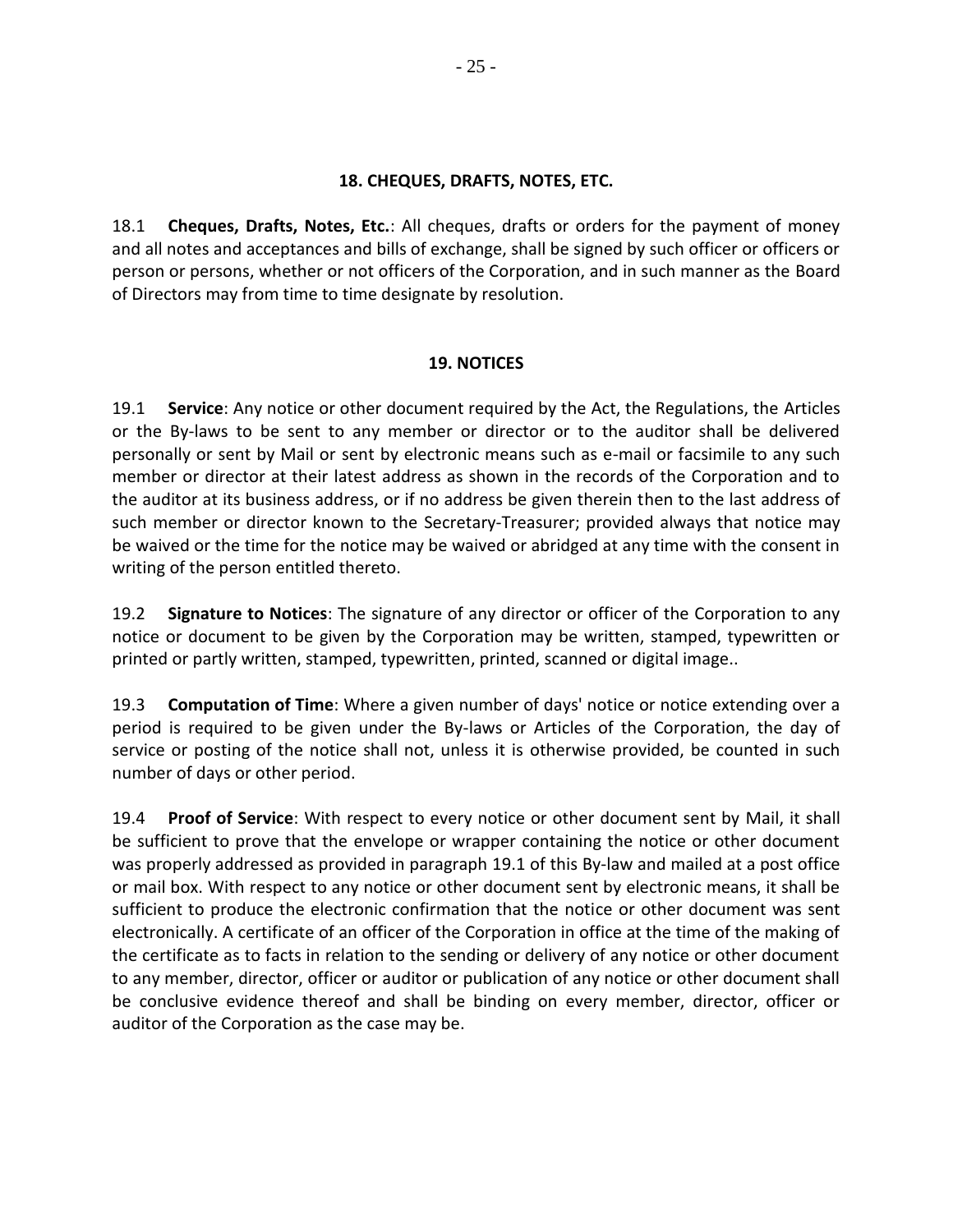#### **20. RULES AND REGULATIONS**

20.1 **Rules and Regulations**: The Board of Directors may prescribe such rules and regulations not inconsistent with the By-laws relating to the management and operation of the Corporation and other matters provided for in these By-laws as they may deem expedient, provided that such rules and regulations shall have force and effect only until the next annual meeting of the members of the Corporation when they shall be confirmed and in default of confirmation at such annual meeting of members shall at and from that time cease to have force and effect.

#### **21. BY-LAWS AND LETTERS PATENT**

21.1 **By-laws and Letters Patent**: Proposals for amending the Articles or By-laws of the Corporation may originate by resolution of the Board of Directors or by a petition submitted to the Board of Directors signed by no fewer than 5 % of the Corporation's members at date of submission. Regardless of its origins, the proposed change will be distributed to the membership in writing, within 60 days of its receipt, if member generated, or within 60 days of the Board of Directors' meeting at which a motion to recommend changes was approved. In addition to the proposed change, members will receive a rationale for the proposition and the Board of Directors' recommendation. A motion to amend the Corporation's By-Laws may be voted on by way of ballot or at a meeting of members duly called for the purpose of considering same. Should the vote be taken by ballot, in addition to the proposed change, the rationale for the proposition and the Board of Directors' recommendation, members shall also receive an official ballot. A motion to amend the Corporation's Articles shall be voted on at a meeting of members duly called for the purpose of considering same.

In the case of a vote by ballot, ballots shall be due 30 days following their distribution. In order for the motion to amend the By-laws to pass, ballots must be received from members in good standing carrying not less than ten percent (10%) of the voting rights. Each ballot received shall be equivalent to one vote. Amendments to the By-laws of the Corporation shall require approval of a two-thirds majority of the members in good standing voting on the amendment. The Board of Directors shall inform the members of the results of the vote no later than seven working days following the date on which ballots are due.

In the case votes cast at a meeting of members, proposed amendments to the Corporation's Constitution or By-laws shall require approval of a two-thirds majority of the members in good standing voting on the amendment.

### **22. AUDITORS**

22.1 **Public Accountant**: The members shall at each annual meeting appoint a public accountant to audit/review the accounts of the Corporation for report to members who shall hold office until the next following annual meeting; provided, however, that the directors may fill any casual vacancy in the office of the public accountant.